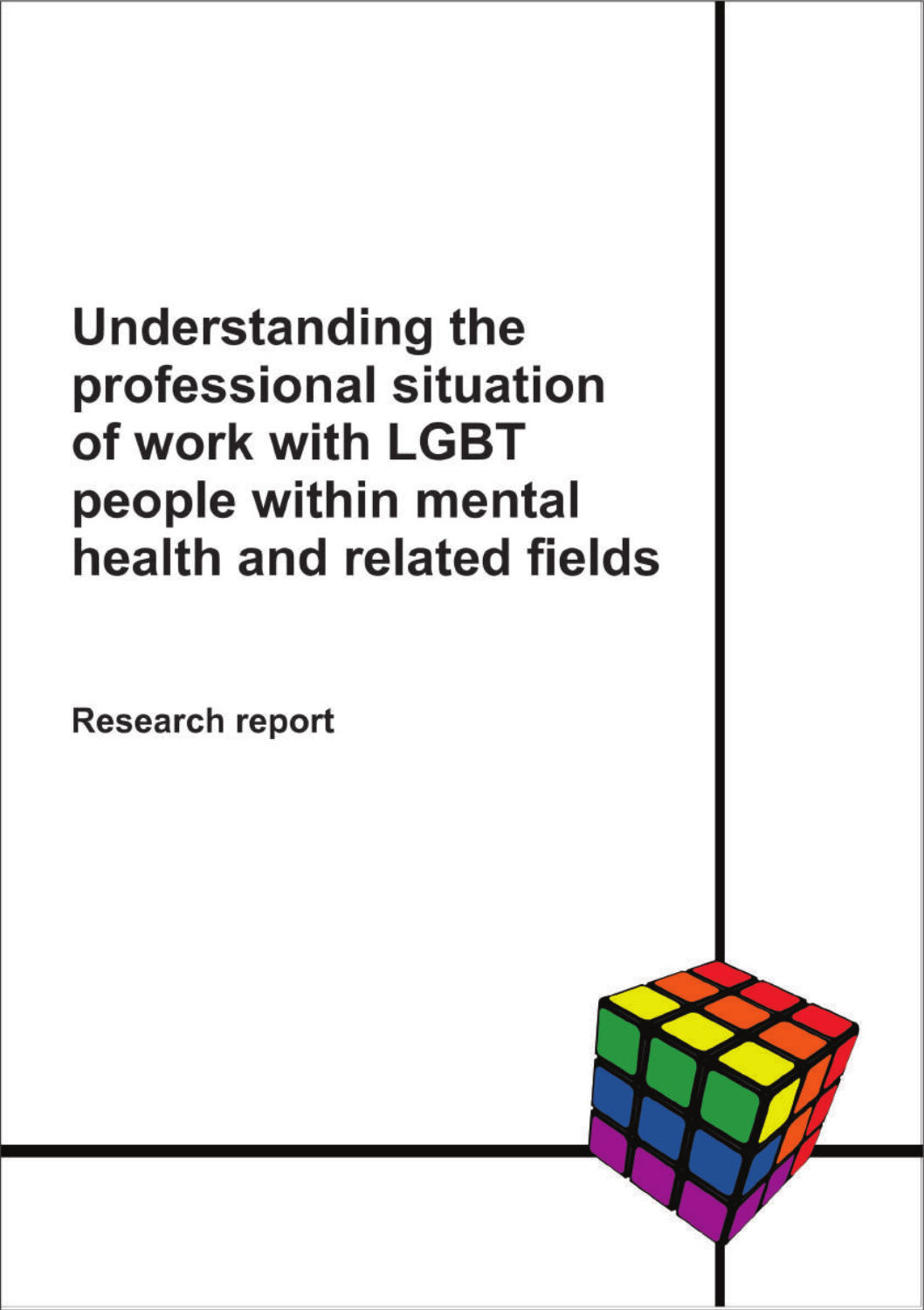# **Understanding the professional situation of work with LGBT people within mental health and related**  fields

**Research report** 

PUBLIC INFORMATION AND NEED OF KNOWLEDGE NGO (PINK ARMENIA) YEREVAN, NOVEMBER, 2016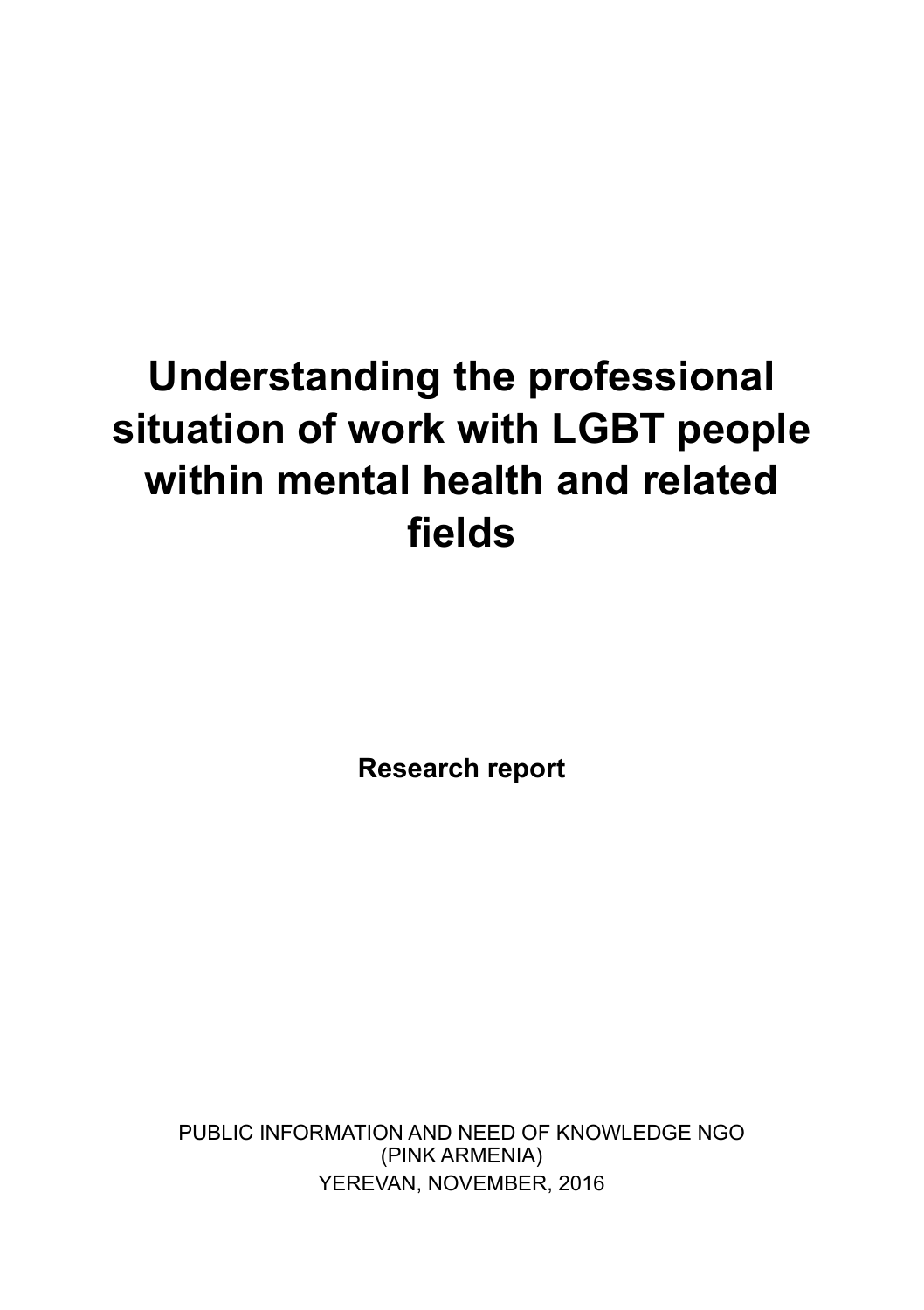*Research methodology and instruments developed by Socioscope NGO* 

*Data analyzed and interpreted by Socioscope NGO* 

*In-depth interviews conducted by Public Information and Need of Knowledge NGO* 

*Analytical report prepared by Arpy Manusyan*

*Translated from Armenian by Sona Manussian*

© Public Information and Need of Knowledge NGO (PINK Armenia) © "Socioscope" Societal Research & Consultancy Center NGO November, 2016

www.pinkarmenia.org

No part of this publication may be used or reproduced in any manner whatsover without written permission from PINK Armenia's or Socioscope's experts in the case of brief quotations embodied in critical articles and reviews.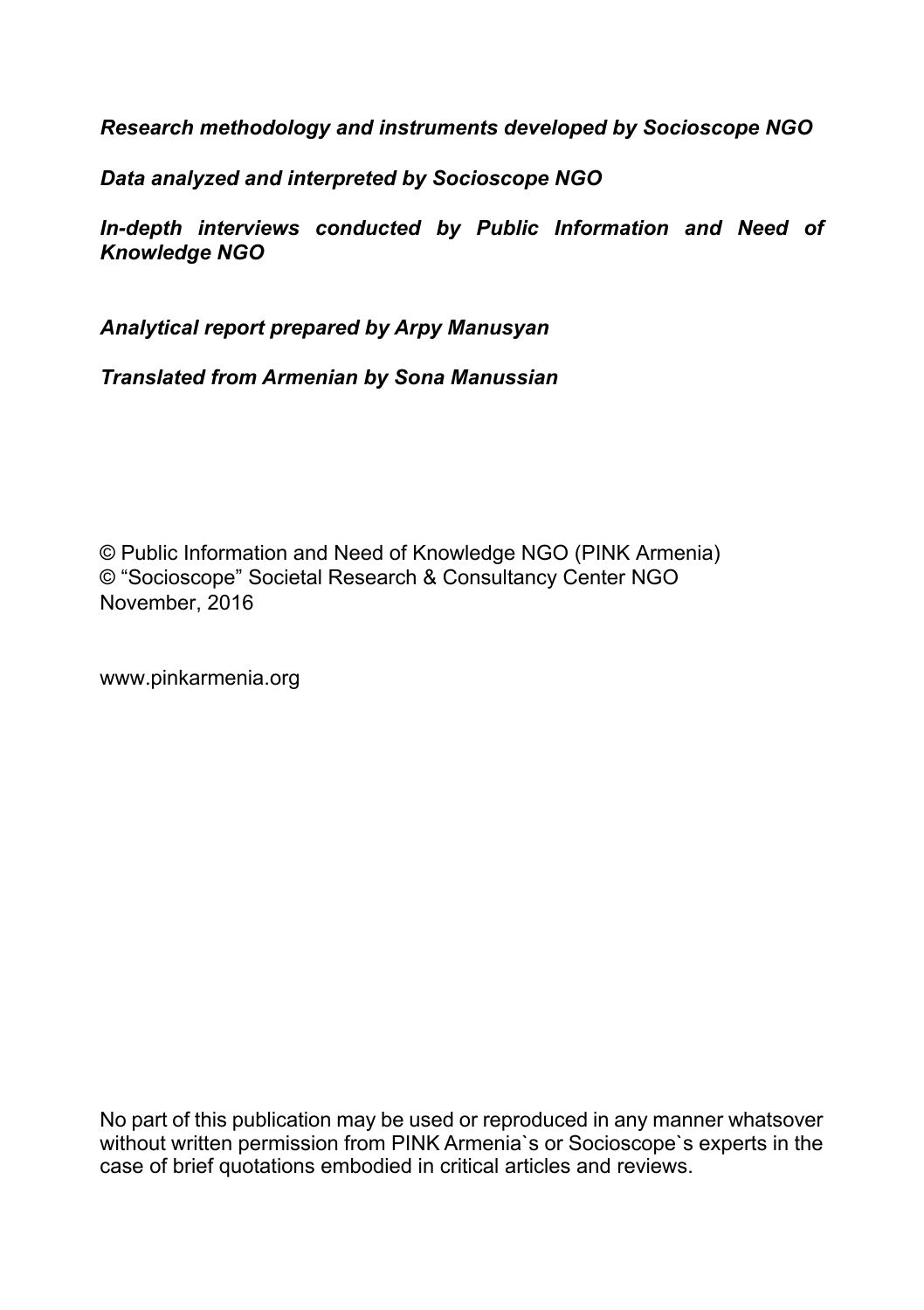## **Content**

| Part 1. Specifics of professional assistance to                                                                         |  |
|-------------------------------------------------------------------------------------------------------------------------|--|
| 1.1 Professional training and retraining opportunities                                                                  |  |
| 1.2 Existing experience in providing professional                                                                       |  |
| 1.3 The need for professional assistance and                                                                            |  |
| Part II. Specialists in mental health and related fields                                                                |  |
| 2.1. Making a distinction between personal and                                                                          |  |
| 2.2. Sexual orientation and gender identity:                                                                            |  |
| 2.3 Perspectives of Counteracting Challenges                                                                            |  |
| Part III. Potential practicability of guidelines in work<br>with LGBT people within mental health and related fields 33 |  |
| 3.1 Specialists' familiarity with practice guidelines:<br>the need for Armenian-language guidelines and                 |  |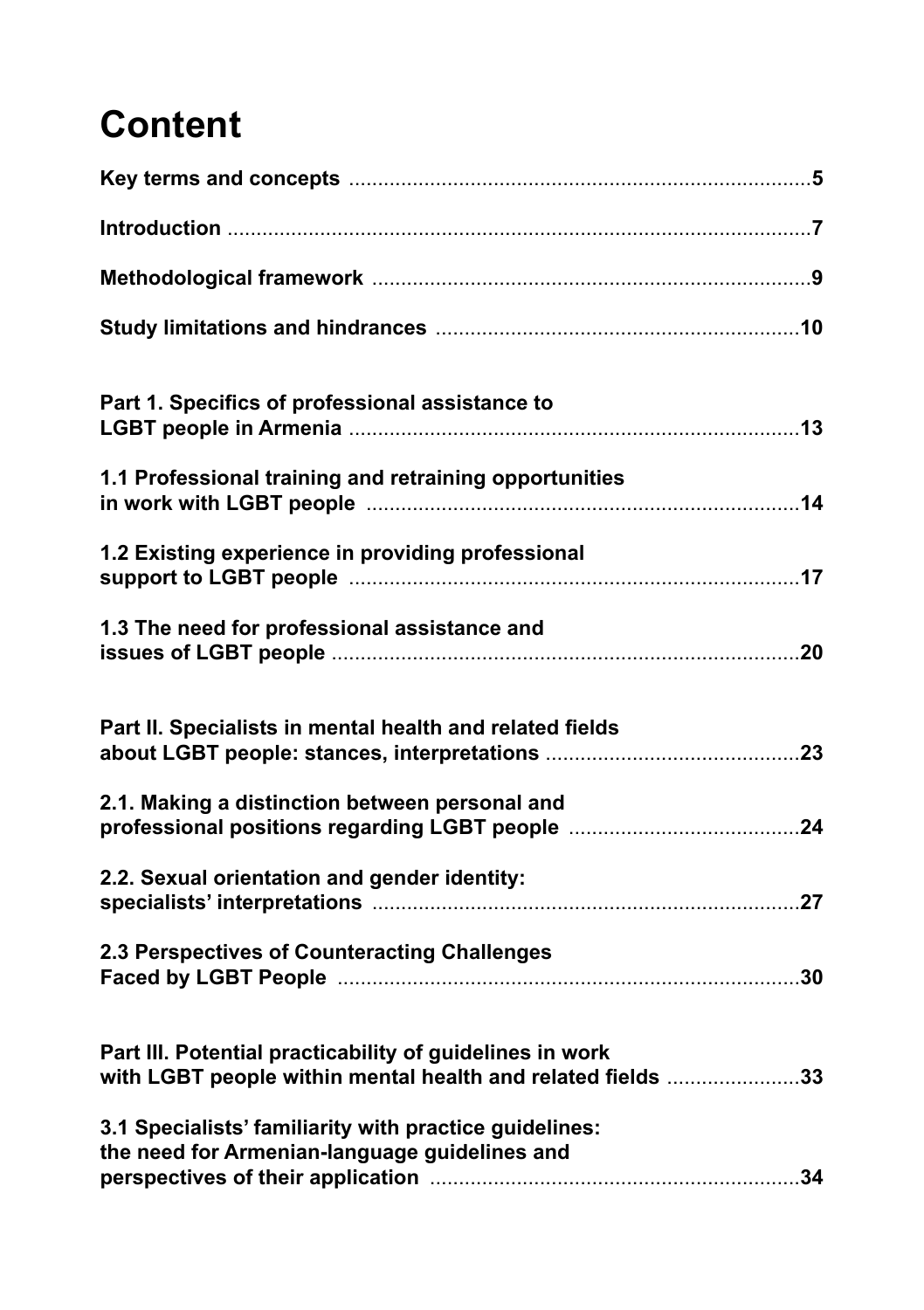| 3.2 The pertinent content of Armenian-language guidelines 39 |
|--------------------------------------------------------------|
|                                                              |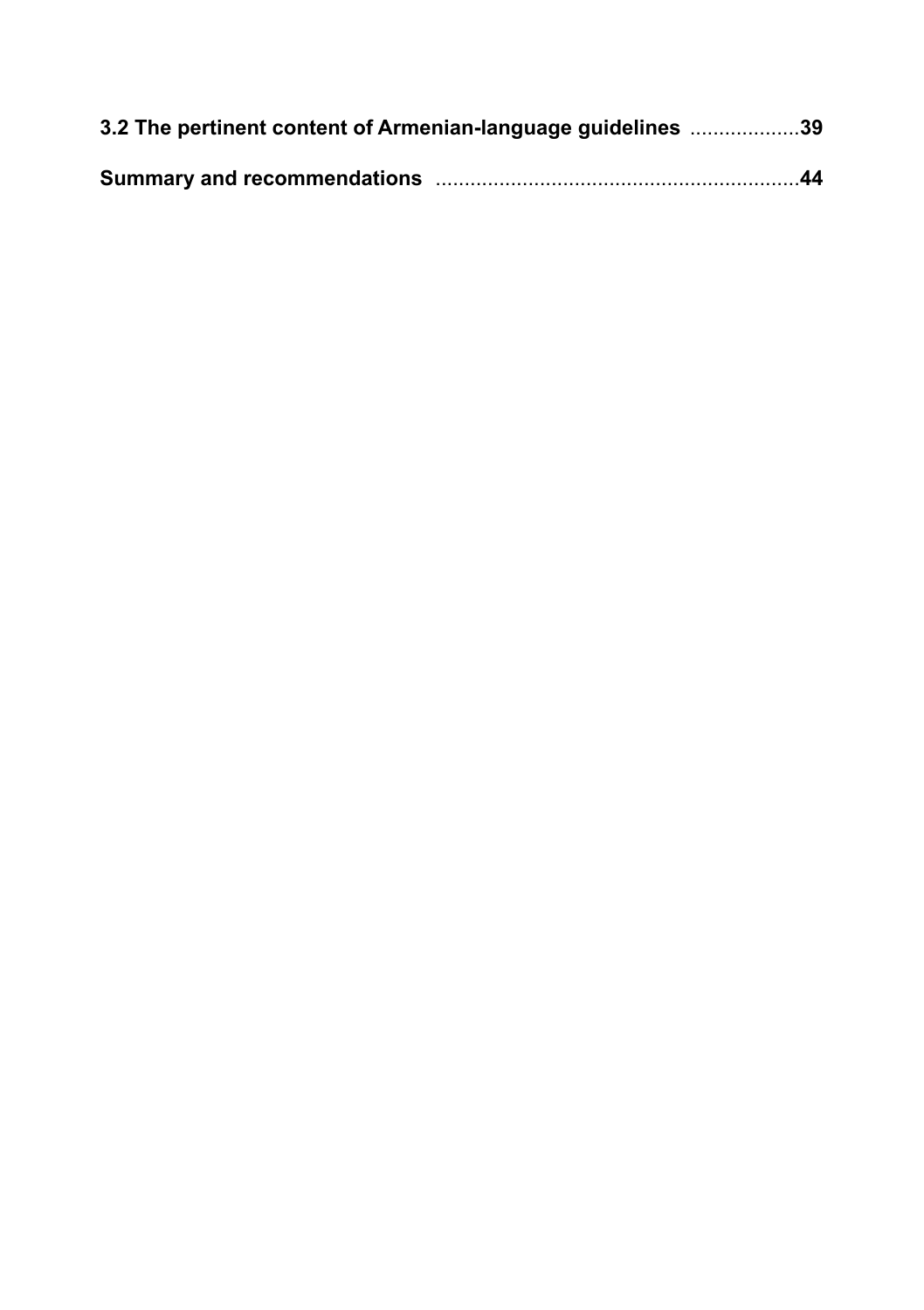## **Key terms and concepts**

**Sexuality:** A complex of each person's biological and psychosocial characteristics that defines one's identity, behavior, image and role as an individual and a member of society.

**Sexual orientation:** The complex of each individual's profound emotional, affectional and sexual attractions to, and sexual relations with other individuals.

**Gender** refers to a person's internal perception and experience of maleness and femaleness, as well as to the social construction that assigns certain behaviors to male and female roles varying across history, societies, cultures and social classes. Gender is hence linked to society's expectations and is not a mere biological matter.

**Gender identity** refers to each person's deeply felt internal and individual experience of gender, which may or may not correspond with the sex assigned at birth, including the personal sense of the body. It is a category of social identity that refers to an individual's identification as man, woman or other gender.

**LGBT:** Acronym for lesbian (homosexual woman), gay (homosexual man), bisexual and trans people.

**Homosexual (lesbian or gay):** A person who has a complex of profound emotional, affectional and sexual attractions to, as well as intimate and sexual relations with persons of the same gender.

**Lesbian [homosexual woman]:** A female who has profound emotional and sexual attraction to, as well as intimate and sexual relations with other women or woman identified persons.

**Gay [homosexual man]:** A male who has profound emotional/romantic and sexual attractions to, as well as intimate and sexual relations with other men or man identified persons.

**Bisexual:** An individual who is emotionally and/or sexually attracted to persons of more than one sex.

Heterosexual: An individual who has profound emotional, affectional and sexual attraction to, as well as intimate and sexual relations with individuals of an other gender.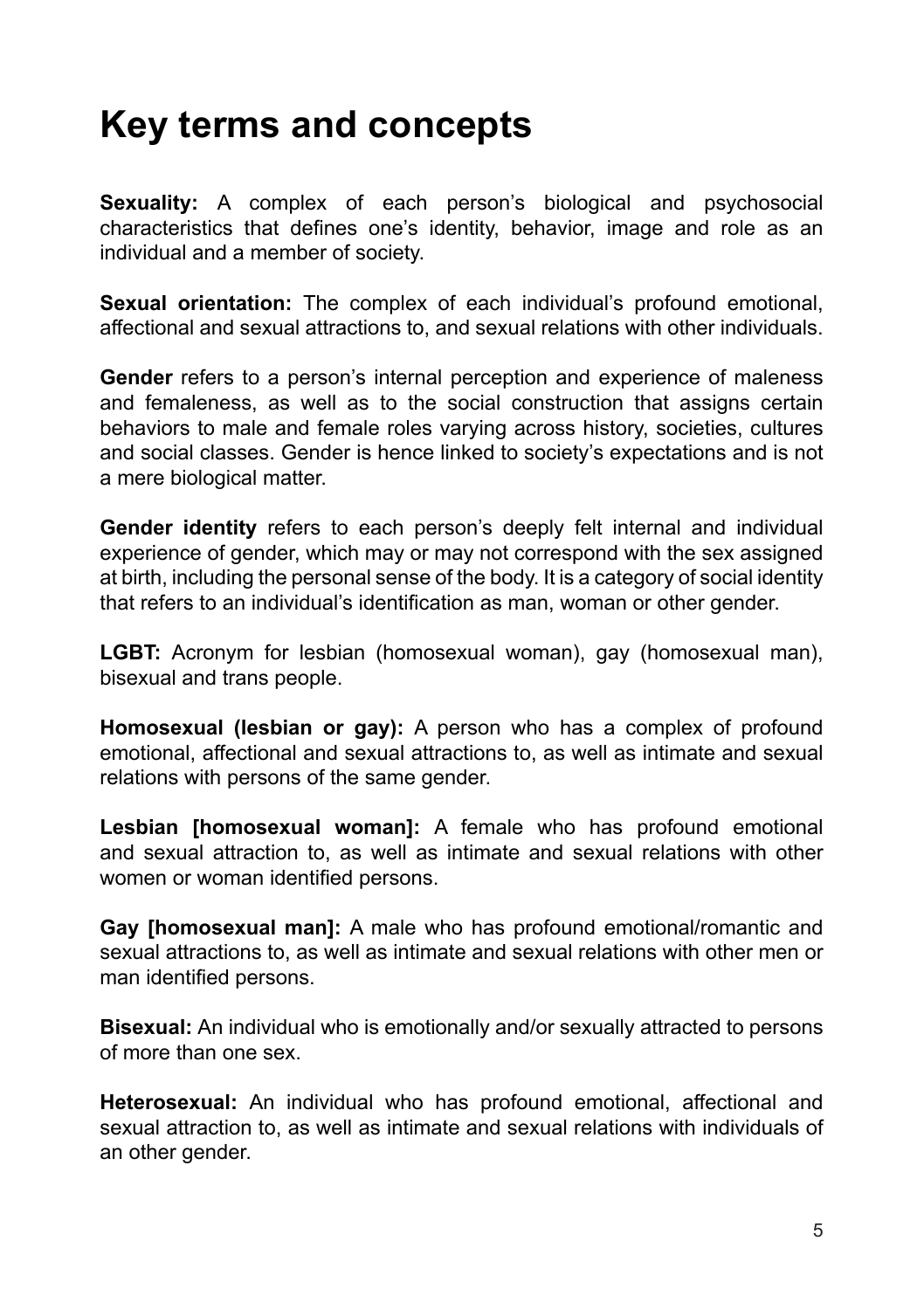**Transgender:** Refers to those trans persons who permanently live in their preferred gender, without necessarily undergoing any medical intervention. Within this study, it is used as an inclusive umbrella term referring to all those people whose gender identity and/or gender expression differ from the sex they were assigned at birth.

**LGBT community:** Community of lesbian, gay, bisexual and transgender people that unites around common interests, challenges and goals. In turn, it consists of various sub-communities and groups.

**Heteronormativity:** Refers to such social and cultural practices where males and females are guided by the belief and behavior that heterosexuality is the only conceivable sexuality. It also implies positioning heterosexuality as the only form of being 'normal' and the main source of social reward.

**Non-heteronormative sexuality:** Refers to such cultural and social practices where heterosexuality is not seen as the only conceivable expression of sexuality. It implies a situation whereby individuals' profound emotional, affectional and sexual attractions, as well as intimate and sexual relations with same-gender individuals are not suppressed.

\*Mental health and related field: In the strategic document on "Maintaining *and promoting mental health in the Republic of Armenia in 2014-2019" adopted by the resolution of the RA government's #15 protocol session on April 17,*  2014, the following professions are listed as related to the field of mental health: *psychology (clinical psychology and psychotherapy, psychological counseling, developmental psychology, emergency and crisis psychology), social work, pedagogy and psychology of special education (oligophrenopedagogy, typhlo*pedagogy [blind teaching], deaf-and-dumb pedagogy, logopaedics, ergotherapy *[occupational therapy], preschool corrective pedagogy and psychology of people with special needs), and social pedagogy.* 

*The frames of this study have included the following distinct groups of specialists: psychiatrists; clinical, developmental and practitioner psychologists; social workers and social pedagogues; as well as sexologists (in view of the relevance of their direct experience with issues of gender identity and sexual orientation).*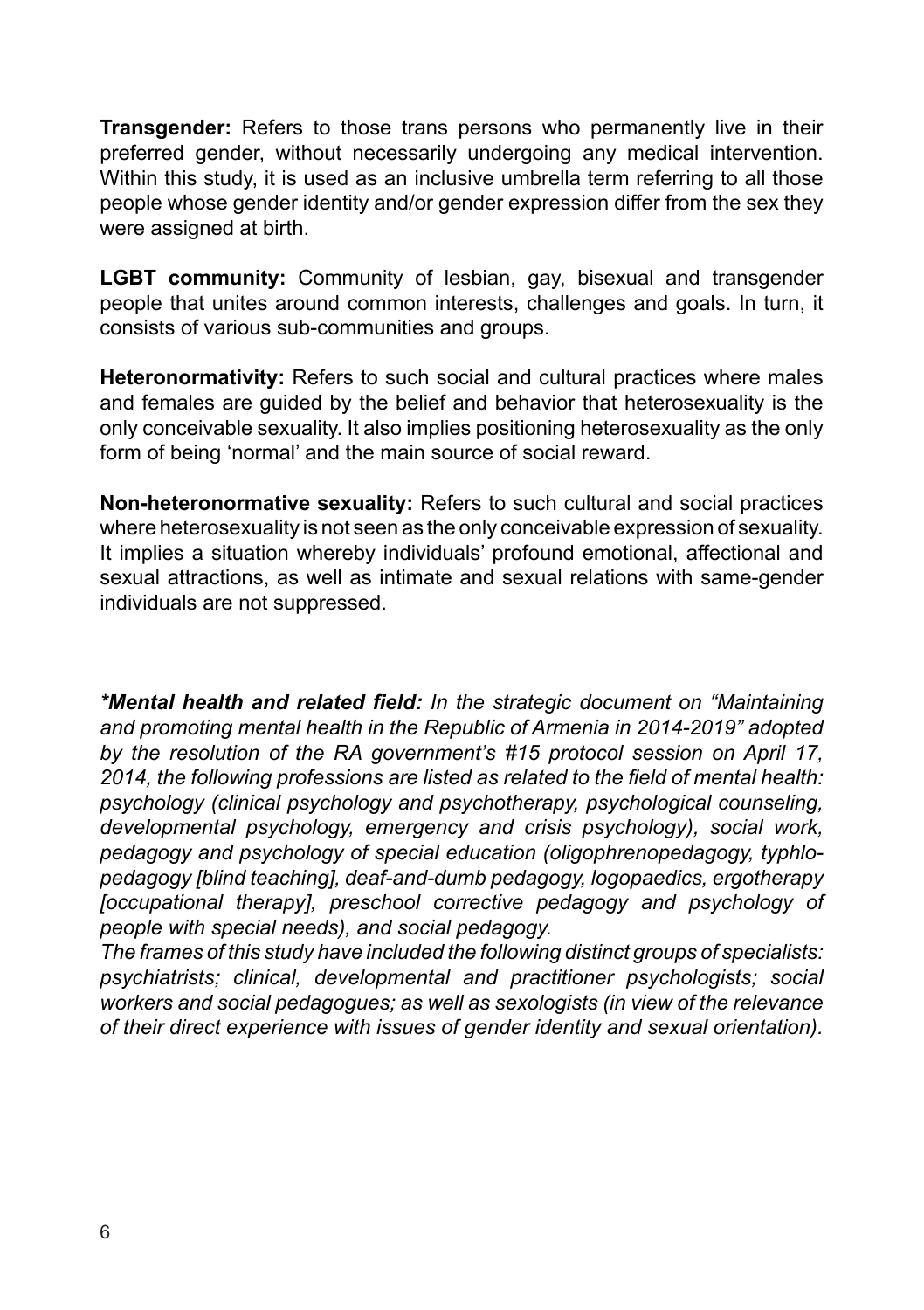## **Introduction**

Studies in western scholarship in the 1970s, as well as the concurrent social movements that aimed, among other things, at the protection of women's and LGBT people's rights and their emancipation and counteracting discrimination, prepared the ground for a number of professional organizations (such as the American Psychological Association [APA], the World Health Organization [WHO], the World Psychiatric Association) to come forth with statements disclaiming homosexuality as a mental disorder. These organizations abandoned the stigma that declared non-hetoronormative sexuality as a mental disorder, which was the case previously among medical and mental health specialists $^{\scriptscriptstyle 1}$ .

The initiative by the American Psychiatric Association to remove homosexuality from the list of mental disorders in the Diagnostic and Statistical Manual of Mental Disorders (DSM II ) in 1974, as well as its removal from the World Health Organization's international classification of "mental and behavioral disorders (ICD-10) in 1992<sup>2</sup>, helped in overcoming the stigma of mental illness. Reconsiderations of professional approaches were conducive to reduced numbers of discrimination and crime on the grounds of sexual orientation and gender identity.

In Armenia, however, even the existing universal professional and ethical approaches within mental health related fields often fail to quide professionals in their practice with LGBT people. Many studies, as well as the interviews in the scope of this study, point to the persistence of overt discriminatory and intolerant attitude towards LGBT people in the sphere of healthcare. As argued by concerned specialists, university education in medicine, psychology and social work commonly communicates pseudoscientific and homophobic knowledge and information about non-heteronormative sexuality. When treated by mental health and related specialists, LGBT persons are often stigmatized as sick, disturbed, deviant, and perverted. The specialists openly express their personal feelings about LGBT people, talking about the aversion, disgust, and intolerance they experience.

Ethical and professional aspects of client-practitioner relations are not regulated by any guideline or specific approach established within mental health or mental health related fields in Armenia. With the outlined problem in mind, the overall aim of the study, "*Understanding the professional situation of Work with LGBT people within mental health and related fields*", is to identify the needs for developing an Armenian-language guide for specialists working

<sup>1</sup> Appropriate Therapeutic Responses to Sexual Orientation, retrieved from https://www. apa.org/pi/lgbt/resources/therapeutic-response.pdf.

<sup>2</sup> It should be noted that the healthcare system in Armenia formally complies with WHO.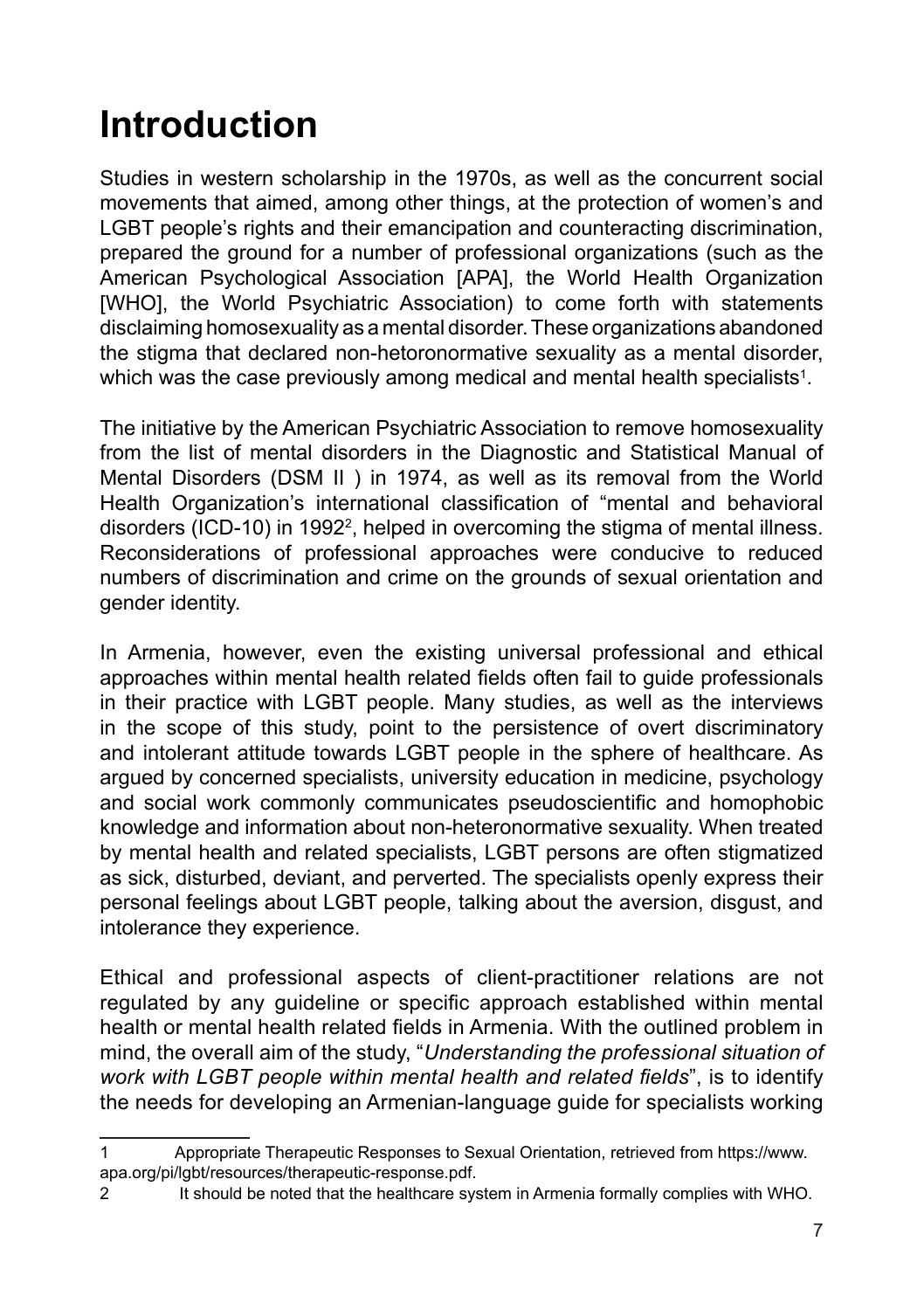with LGBT people in Armenia. The use of guidelines relying on the identified professional needs will refine practitioners' capacities and will regulate LGBT client-specialist relations, thus clarifying the acceptable boundaries of professional intervention.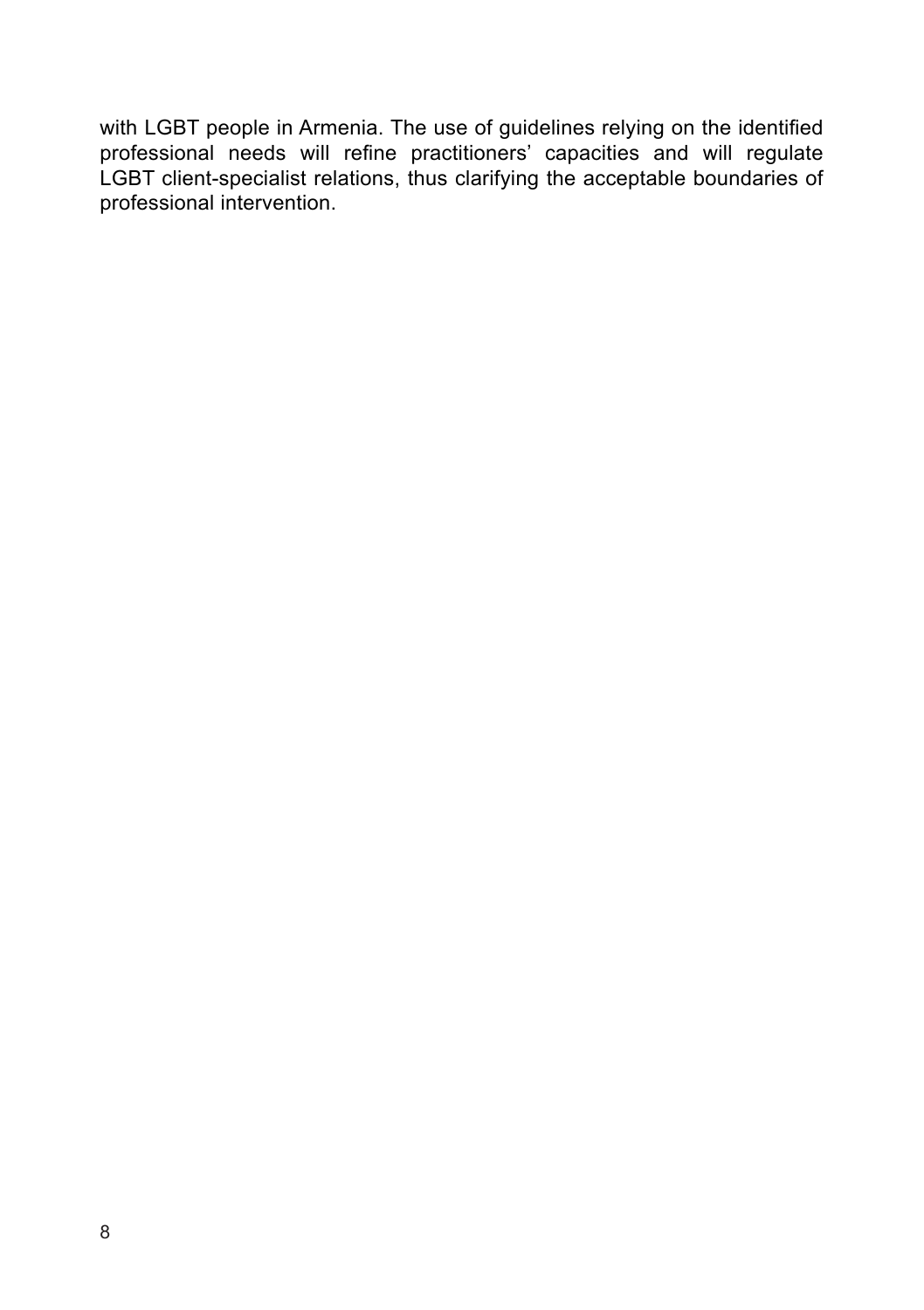## **Methodological framework**

"Understanding the professional situation of work with LGBT people within mental health and related fields" research was implemented in the framework of the "Improving the professional situation of work with LGBT people within mental health and related fields in Armenia" project by the initiative of 'Public Information and Need of Knowledge NGO (Pink Armenia). The research design, instruments development and analysis of findings were carried out by Socioscope NGO.

The study was aimed at understanding and identifying the following:

The process of practice with LGBT people in mental health and related settings at the local level;

Awareness of specialists in mental health and related fields (including sexologists, psychiatrists, psychologists, and social workers) about issues related to LGBT people, as well as their professional positions and personal attitudes;

**These specialists' experience in rendering assistance to LGBT people;** existing issues and needs therein;

The need for practice guidelines designed for specialists in mental health and related fields, as well as perspectives of their application in work with LGBT people.

### **Sample**

The study is based on a qualitative purposive sample. The study targeted Yerevan-based specialists working in medicine, psychology and social sphere, with each sampled group consisting of the respective subgroups. Specialists in medicine comprise of sexologists and psychiatrists, the group of psychologists includes clinical, developmental and counseling psychologists, and specialists in the social sphere are represented by social workers and social pedagogues.

The sampling was based on 3 main criteria:

- 1. Specialists' work experience with LGBT people;
- 2. Their affiliation with either state or private institutions and
- 3. Specialists' gender.

The ratio of these groups of specialists within the sample was based on statistical data relevant to the specialty areas, including statistics published by the Ministries of Health, Education and other state structures $^3$ .

<sup>3</sup> See: http://www.moh.am/uploadfiles/resusner.pdf [retrieved on 09.03.16] (available only in Armenian), as well as http://stat.armedu.am/?section=content&id=2&year=2012 [retrieved on 09.03.16] (available only in Armenian).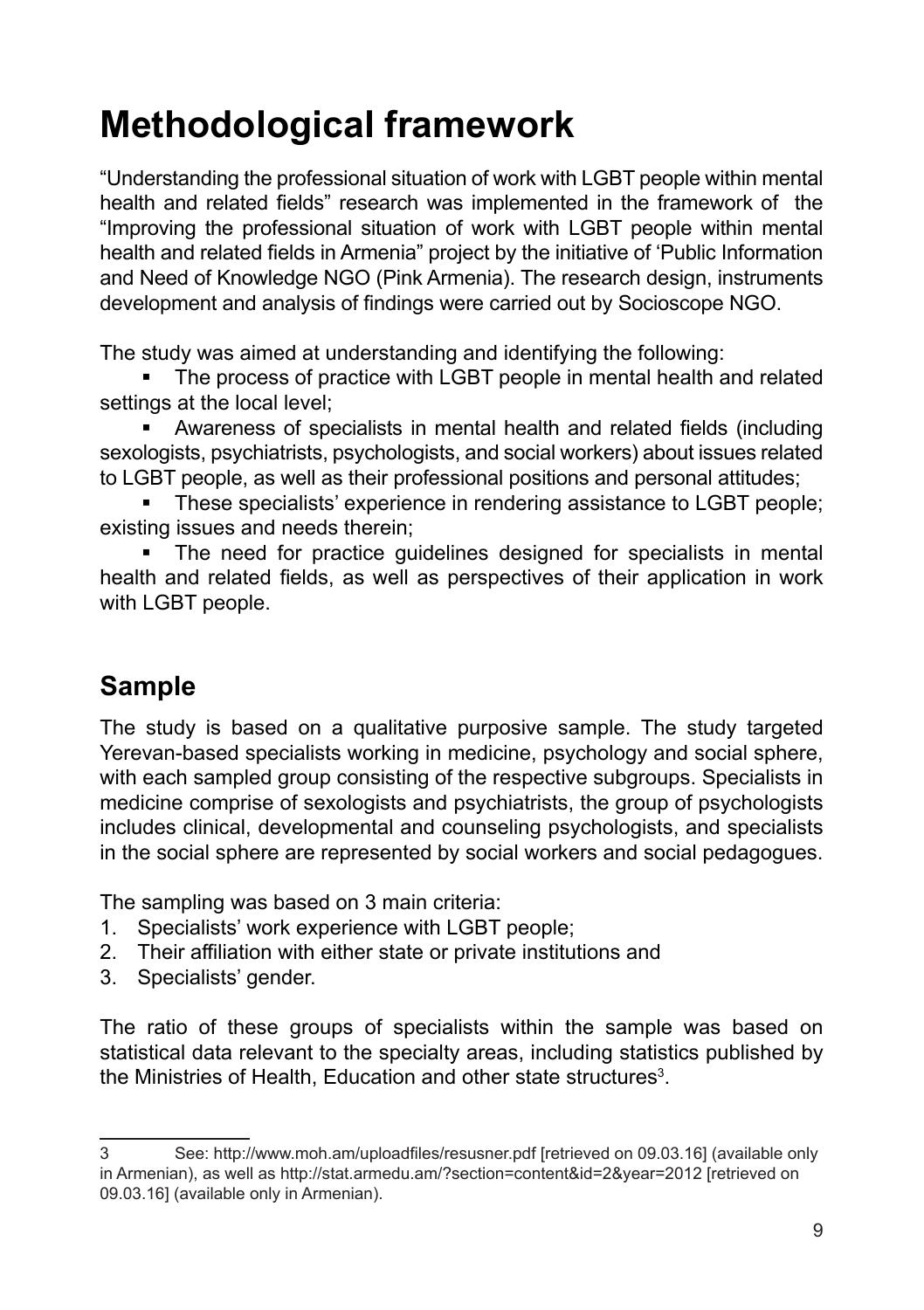With regards to the subgroup of specialists with no practice experience with LGBT people, the focus was to identify their mindsets, professional approaches, awareness of LGBT issues, as well as their willingness to work with LGBT people in the foreseeable future, and how practical of the envisaged work guidelines are in perspective.

In total, 31 in-depth interviews were conducted. Out of them, 16 were conducted with specialists with experience working with LGBT people. The remaining had no work experience with LGBT people.

The interview guides were developed with relevance to the sampled groups and included instructions or details for each sub-group. Five guides were prepared in total, comprising of the following sections:

- **Experience in rendering professional assistance to LGBT people;**
- $\blacksquare$  Issues of LGBT people, and the specialists' attitudes towards them;
- **Professional needs of the specialists working with LGBT people;**

• The use of practice quidelines in work with LGBT people, the pertinent content of the Armenian-language guide.

## **Study limitations and hindrances**

Several limitations were encountered in the course of implementing the "Understanding the professional situation of work with LGBT people within mental health and related fields" research. Discussion of them is important for understanding the obstacles in fieldwork organization, as well as the sensitive and problematic nature of the topic and the sphere being studied in Armenia.

With the purpose of ensuring comprehensive representation of mental health and related fields, the research methodology was initially designed to include the groups of endocrinologists and plastic surgeons, sexologists and psychiatrists, clinical psychologists, developmental psychologists, psychologist practitioners, social workers and social pedagogues. The fieldwork, however, surfaced two problems with this regard. First, it soon proved impossible to contact and talk to endocrinologists and plastic surgeons who had experience working with LGBT persons. This is particularly true about those physicians who have provided professional services to transgender persons through hormone therapy, gender reassignment or plastic surgeries. Despite the information collected within the "Needs of gender reassignment of transgender persons: assessment of legal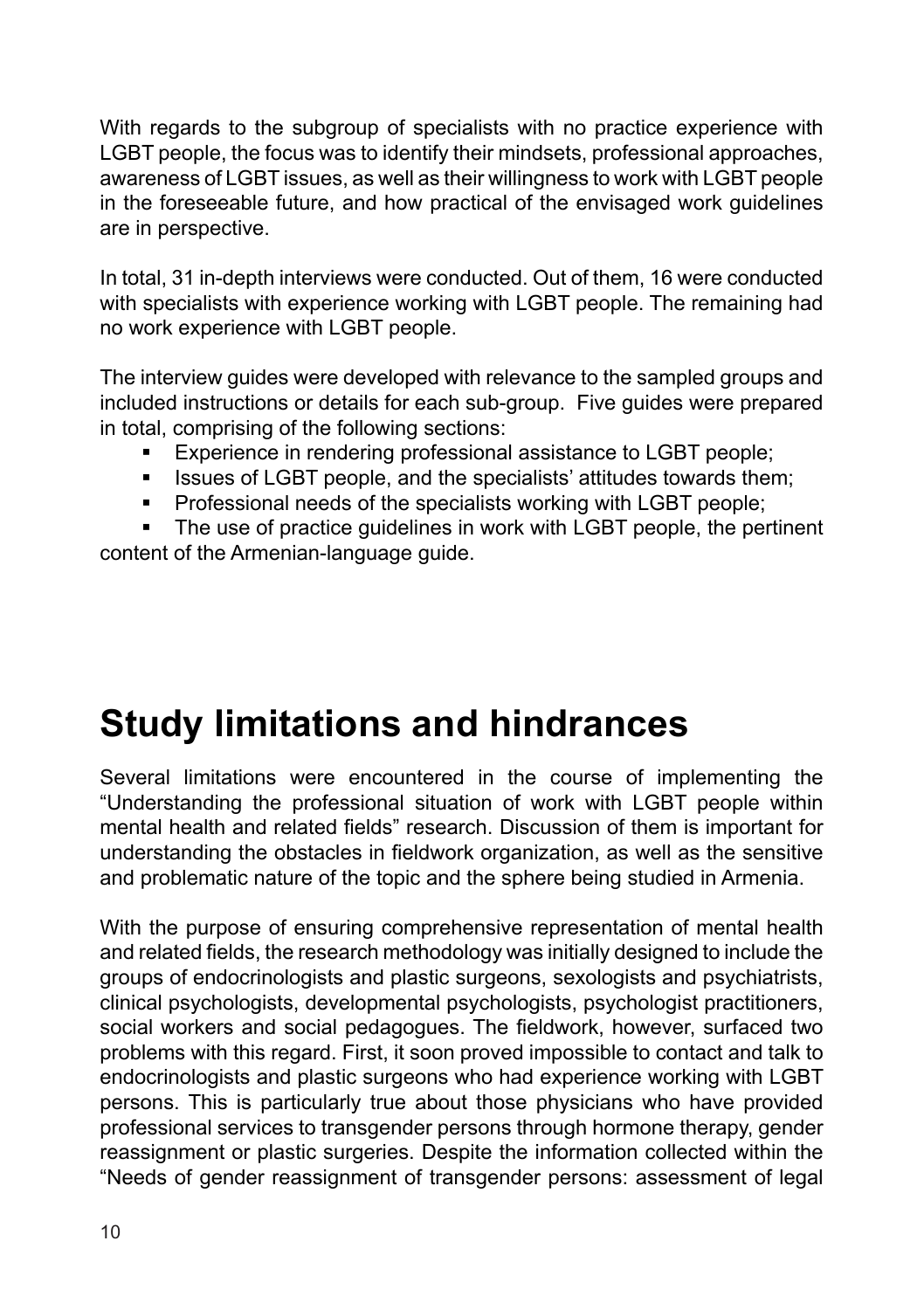barriers" research project<sup>4</sup> indicating the existing practice of such medical interventions, physicians refuse to talk about the matter. The legislative gap which actually neither forbids nor allows hormone therapy or gender conversion surgeries makes the field legally unregulated and uncontrollable.

Secondly, the research sample was initially thought to include both social and special pedagogues as representatives of the social sphere who work with juveniles in educational institutions and day care centers. The specialists working in the aforementioned institutions, however, denied having any prior experience in dealing with juveniles with non-heteronormative sexuality. Under this circumstance, the study included only one social pedagogue with no previous work experience with LGBT people in order to get at least some outline information about the field.

It ultimately proved unfeasible to conduct interviews with endocrinologists, plastic surgeons, as well as social pedagogues with work experience with LGBT people, thus leaving the needs of these professional groups for the content of the foreseen guidelines unrecorded.

Difficulties arose during the fieldwork stage when arranging meetings with psychiatrists. Their reluctance to participate in the interviews, it should be mentioned, owes to the peculiarity of the topic. Taking into account the psychiatrists' request to participate in the study only under official permission from a state body, a letter on behalf of Pink Armenia was prepared and addressed to the RA Ministry of Health. It is worth noting, however, that no Armenian law binds a research organization or individual to obtain permission from any state agency in order to conduct a sociological interview with a mental health or related specialist. Yet the mail correspondence has been the only possible way to get the psychiatrists' consent to participate in the study.

<sup>4</sup> For the full report, visit the http://ngngo.net website.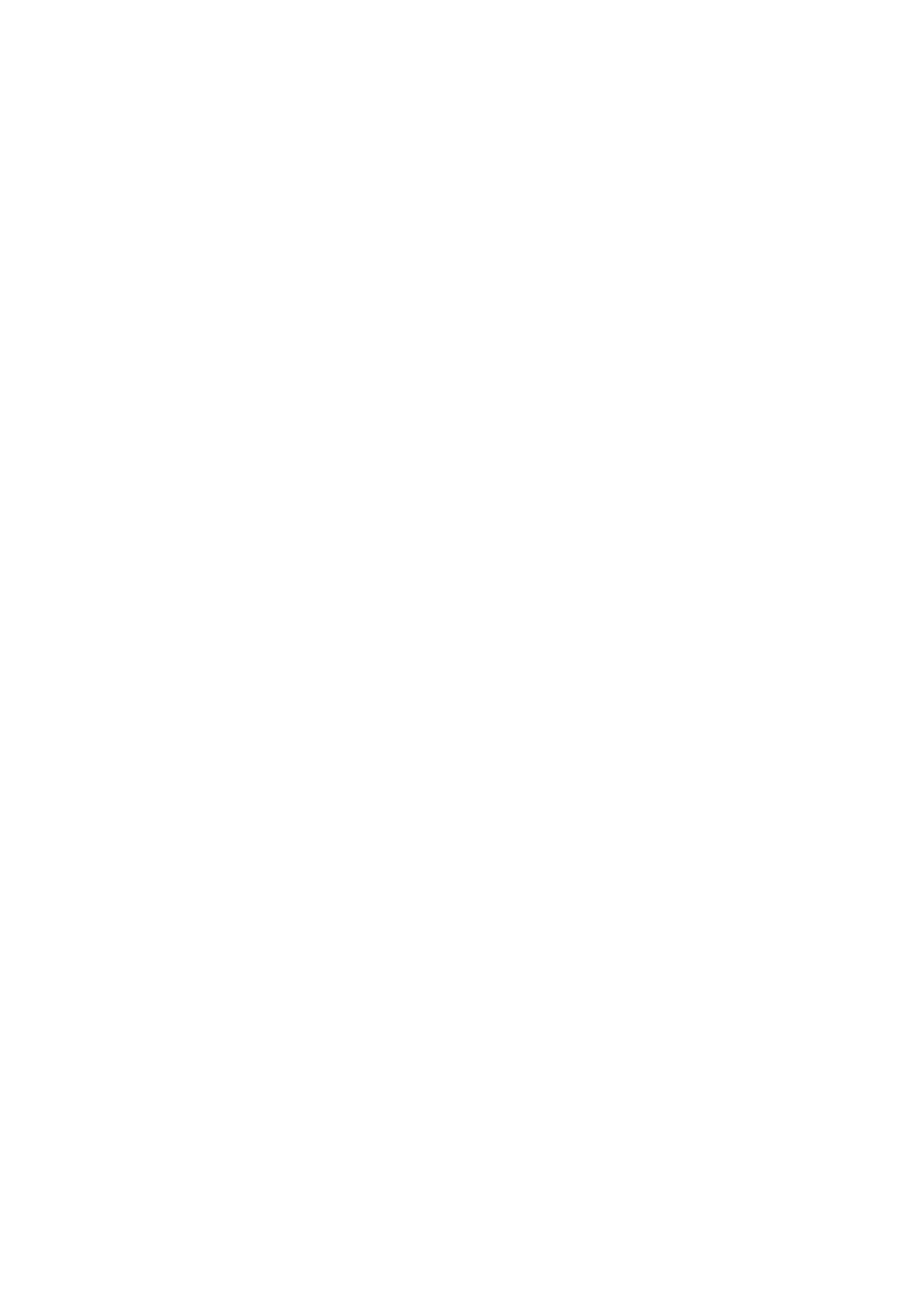# Part I

# **Specifics of professional** assistance to LGBT people in **Armenia**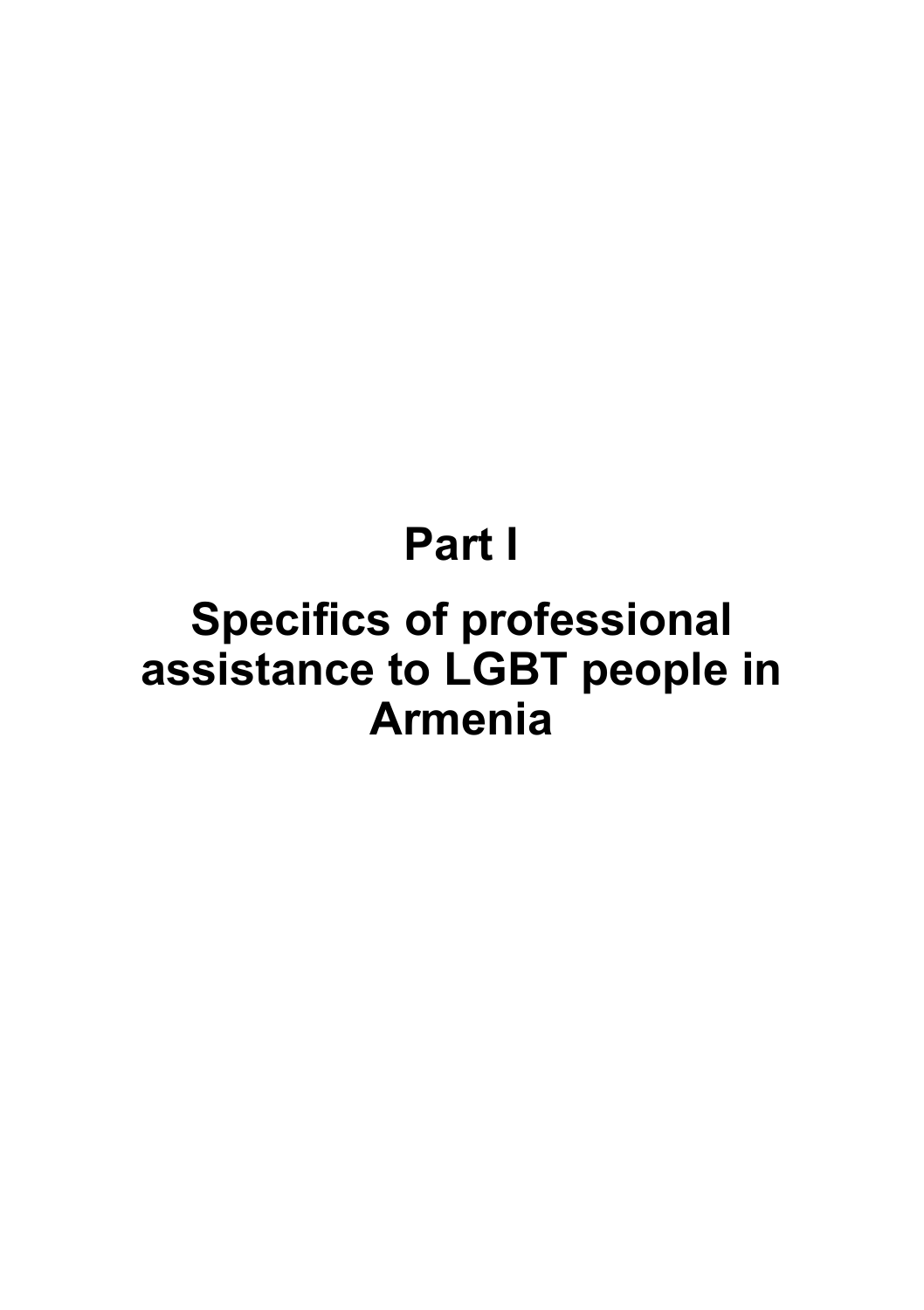### **1.1 Professional training and retraining opportunities in work with LGBT people**

As international experience suggests, effective professional assistance to lesbian, gay, bisexual and transgender people implies combination of university training and regular field-specific retraining and skill-sharing. The goal of these professional advancements is the differentiated assistance to persons of each group with consideration of their specific issues on the one hand, and with acknowledgement of the principle of equality and dignity of all people on the other.

Those among the interviewed specialists who have some experience in work with LGBT people, tend not to discern LGBT persons as a distinct group of clients, viewing the very distinction as a kind of stigmatization.

It could mean, looking from one angle, that what we deal with here is unconditional acceptance of equality and exclusion of discrimination in the professional area. On the other part, then, psychological, social and medical issues of LGBT people are not examined in a specific context, with sexual orientation and gender identity as departing points. The risk in such approach is that it limits the potential of identifying, assessing, and seeking solutions to LGBT persons' existing problems. In fact, those issues which bring LGBT people to specialists at least partly arise from the heteronormative nature of the society.

All that being said, most specialists (both with and without work experience with LGBT people) are open to trainings and courses concerning LGBT issues, even with overt discriminatory attitudes and approaches that some of them espouse. Talking substantively about the demonstrated willingness, however, participation in courses is seen by some as just another supplement to their own professional experience.

Willingness to participate in retraining and courses can and is indeed motivated also by the need to acquire knowledge and information about LGBT persons and their issues. Many specialists report having had no initial idea and knowledge of sexual orientation, aspects of gender identity and their development and expressions upon their first practice experience with LGBT clients. Moreover, many were unfamiliar with the term LGBT. The concept of non-heteronormative sexuality has thus been shaped as a result of practical experience and relations with concrete people.

As pointed by specialists in mental health and related settings, there are presently scarce opportunities for such trainings in Armenia due to the sensitivity of the topic. That kind of opportunity is offered only by one or two NGOs engaged with protection and advocacy of LGBT people's rights.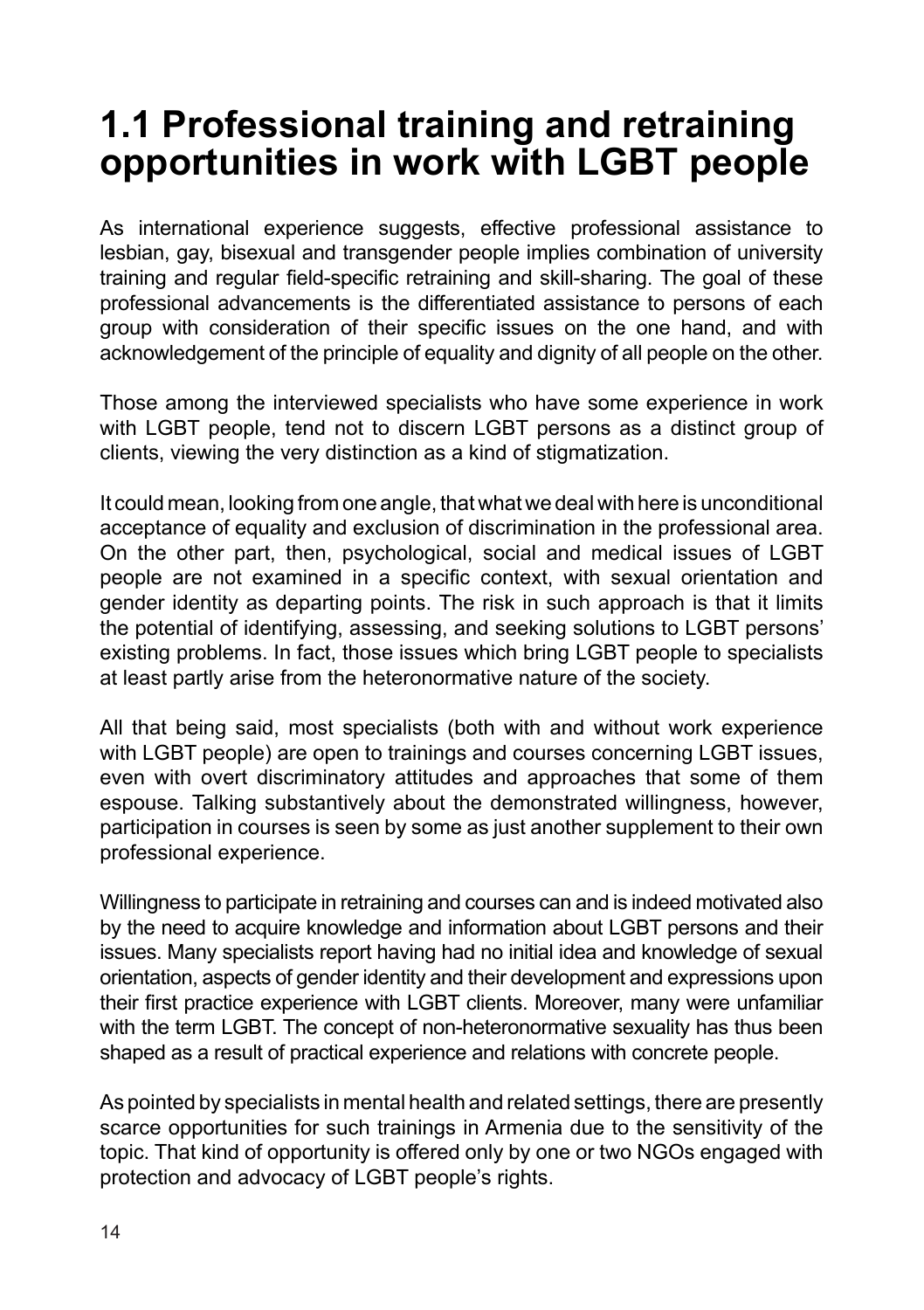*There is the need, of course, but I don't really see the actual possibility for that. In Armenia, they are said to be people with mental health problems, and they are treated accordingly. Therefore, I don't know who can do the trainings, and where.* 

**Interview with a social worker with practical experience with LGBT persons**

According to some interviewed specialists, formal university education does not give scientifically grounded knowledge and information about nonheteronormative sexuality, and does not equip with skills and tools for qualified approach to it. It mostly perpetuates stigmatization, discrimination or, at best, sidesteps the issue of non-heteronormative sexuality.

> *No one has ever taught me anything about LGBT people at the university. I am self-taught about everything.*

**Interview with a sexologist with work experience with LGBT persons** 

There are also internal pressures in mental health related fields on specialists who hold non-discriminatory views about LGBT people, especially when the latter express their motivation and need to participate in trainings on issues of non-heteronormative sexuality. The pressure mechanisms are moral or valuebased: specialists who hold a marked discriminatory position tend to change their attitudes towards those colleagues who participate in the trainings, so that the latter eventually have to either refrain from or conceal their attendance.

In rare instances, trainings related to qualified work with LGBT people do enable specialists to revise their personal [negative] attitudes towards them, and to revise the widely shared stereotypes that they themselves have been reproducing.

> The trainings first of all shape the ability to think, I had *stereotypes and negative, even aggressive attitudes to LGBT people, due to patriotism and my ideas about the image of an Armenian.*

> **Interview with a social worker with work experience with LGBT persons**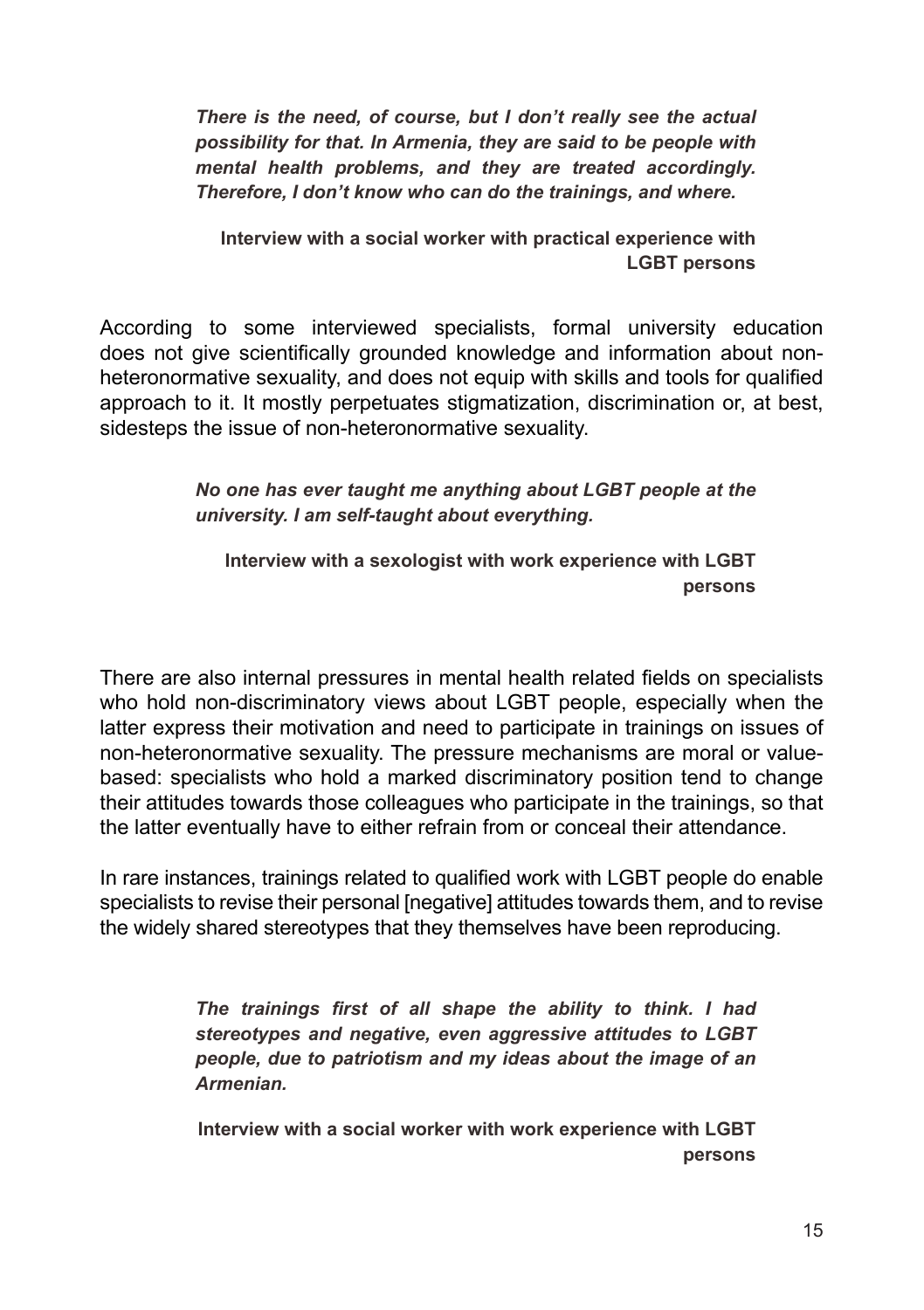Broadly speaking, attendance of trainings pertaining to work with LGBT issues is predominately a matter of personal need and motivation, and hence a matter of morality rather than an imposed institutional requirement in Armenia $^5\!$ .

Specialists with no prior work experience with LGBT persons are predisposed to work with them once consulted for assistance. These specialists note that their lack of experience of professional relations with LGBT persons is due to the absence of such requests on the one hand, and to their own lack of confidence in rendering proper assistance to these persons on the other. These specialists are open to LGBT-related trainings, as well as professional work with LGBT people in future. It should be mentioned, however, that explicit discriminatory attitudes towards people with non-heteronormative sexuality is also common among these specialists. They do not refrain from expressing their feelings of dislike or repulsion towards LGBT people, as well as their conviction that these feelings do not in any way affect the process of the professional service provided. Under such circumstances, it is yet to be understood how to avoid the influence of personal negative attitudes upon client-practitioner relations and be assured that the provided professional assistance will remain within the frames of ethical and professional norms.

<sup>5</sup> Interestingly, there are specific requirements for retrainings, such as those for psychotherapists to retain their European certification, yet these retrainings do not pertain to distinct vulnerable groups.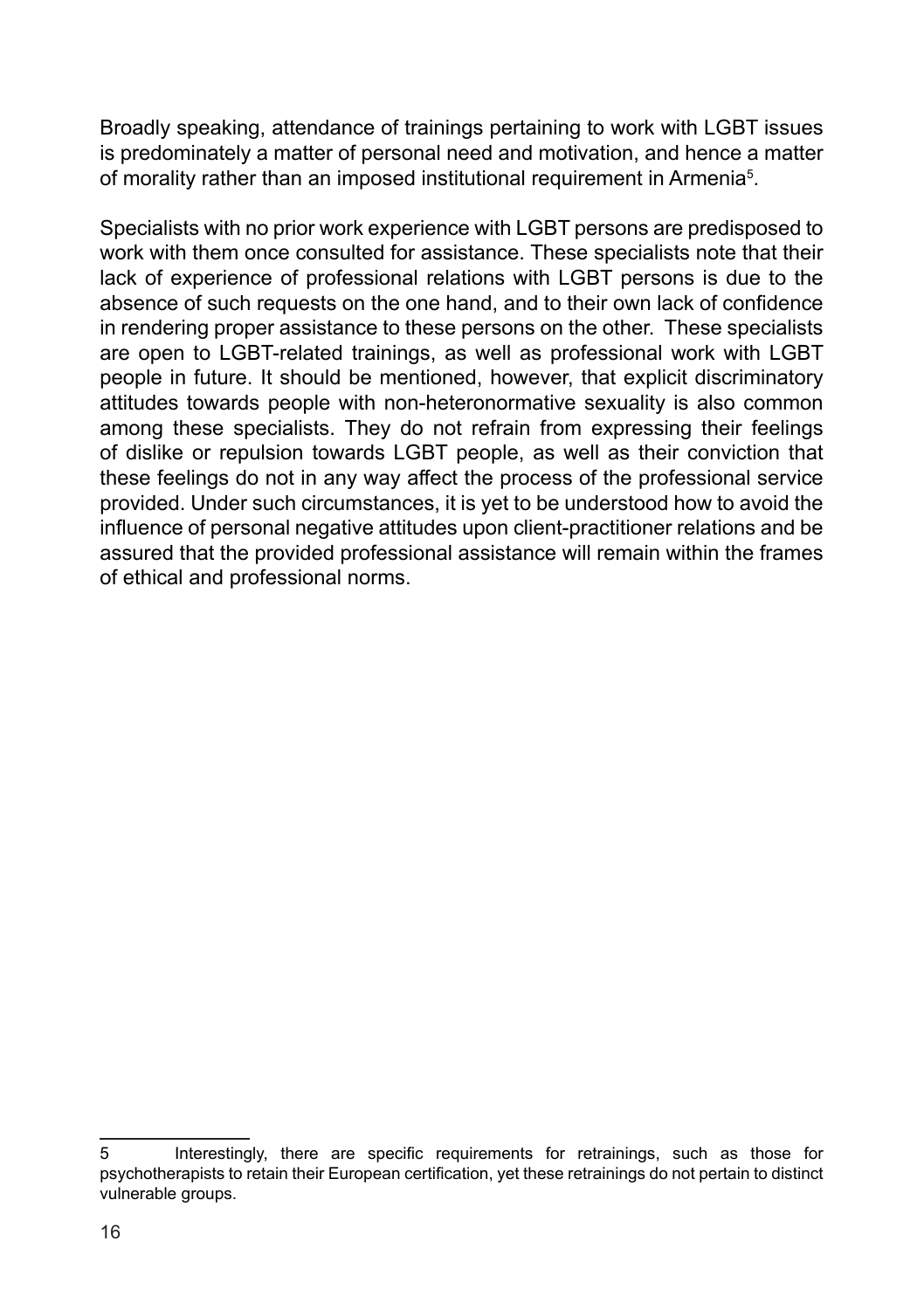### **1.2. Existing experience in providing professional support to LGBT people**

Specialists in mental health and related fields have dealt with LGBT people in diverse ways, making their experience specific. Nevertheless, interviews with these specialists reveal that it is common for LGBT people consulting a specialist to conceal their non-heteronormative sexuality, thereby actually veiling the root problems behind their concern. On the one hand, it means that LGBT people feel unsafe even in a professional setting, and feel suspicious about being understood unconditionally, without being stereotyped and judged. On the other hand, as the interviewed specialists point out, LGBT people often experience intrapersonal conflicts and tensions, which stem from their sexual orientations and gender identities that do not comply with the expectations of the dominant heteronormative society. LGBT persons opt to conceal the details of their sexuality under such conditions.

> *My first such (non-heterosexual) client attended 4-5 years ago.* There were no particular difficulties, but I didn't have much experience back then, since few of my clients would openly speak about their sexuality. If the problem that has brought *them is not related to that, they will probably choose to even not talk about it at all.*

**Interview with a psychotherapist with practical experience with**  *LGBT persons* 

Specialists note that acceptance of a client's sexuality depends also on gender. Men discover their own non-heteronormative sexuality more easily than do women. This matter has to do with the advantage of males in a patriarchal society in managing their sexual lives. Homosexual men verbalize their sexual orientation more easily in specialist-client relations. As specialists report, even after several sessions, women's difficulties in articulating their sexual orientation persist.

> *I* had a male client who started speaking about his sexual *orientation after two or three sessions. But my female client, who I have been working with for quite a while, is not able to talk about her orientation. She describes her relationships, which are*  sexual relationships, but she cannot name them with a specific *word [Author's note*–*the specialist means the word 'lesbian'].*

**Interview with a psychotherapist with practical experience with LGBT persons**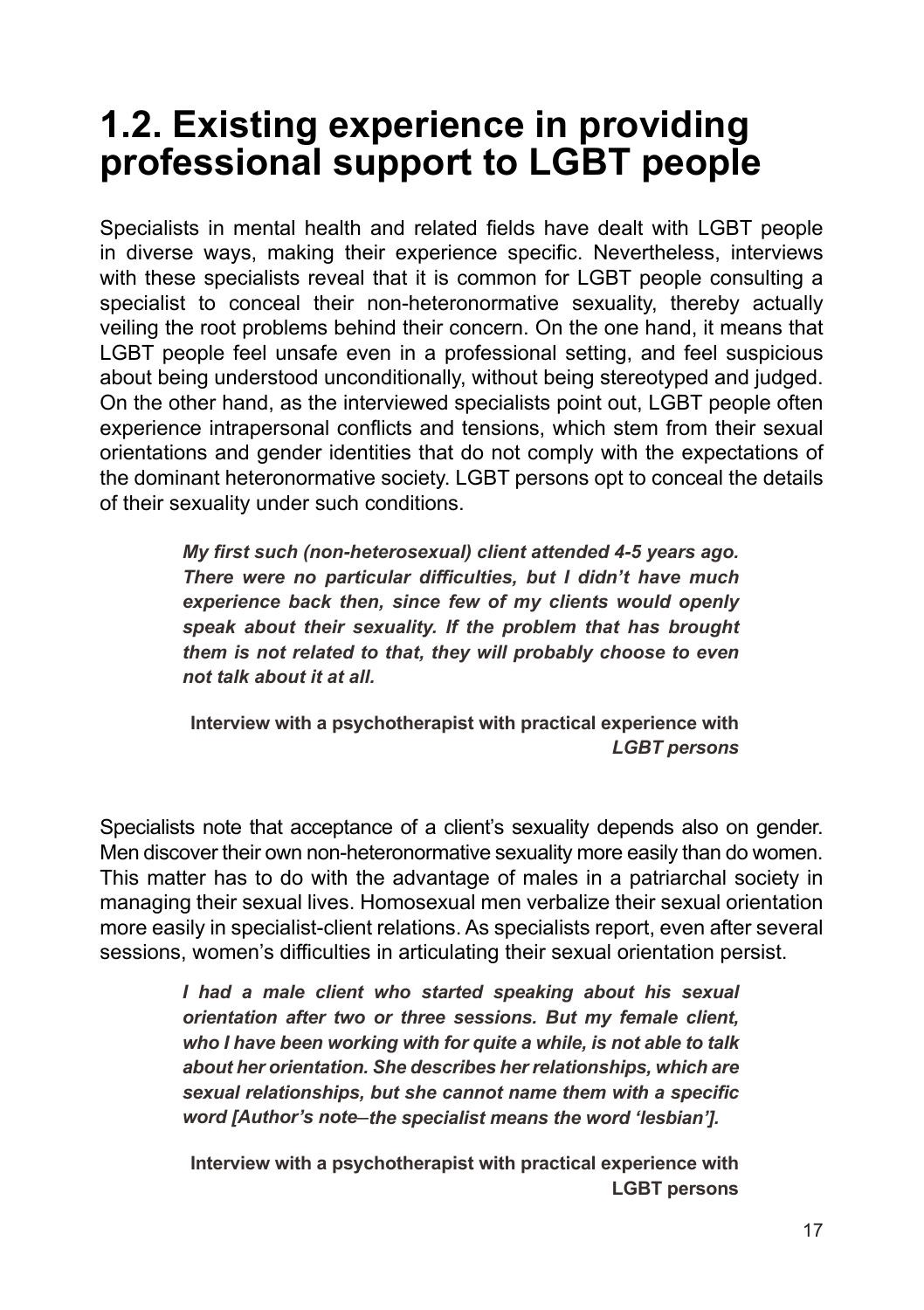Withholding one's sexual orientation and gender identity creates barriers to effective professional support. However, LGBT persons begin to openly speak about their sexuality and the problems stemming from them once they feel secure and free from discrimination in their relations with the specialist. Another common practice among LGBT people is contacting specialists anonymously, mainly via social networks. This is particularly true about relations with sexologists.

> The first client wrote me from a fake facebook account (many do so). He was a disabled guy from Russia, an Armenian, He *was married with children, but he mentioned having interest in men. He had obsessive thoughts of asexual nature, and he* would get aroused when imagining a man. He was asking me *to help him get rid of that.*

**Interview with a sexologist with practical experience with LGBT people**

Specialists in mental health and related fields note that lack of knowledge about non-heteronormative sexuality is especially typical of juveniles and young adults who reveal the differing manifestations of their sexual orientation and gender identity. Their primary desire and main request is to overcome their own "problematic" sexuality and to convert to "normal" with the specialist's help. This assumes a number of risks. Some of the interviewed specialists are convinced that it is possible to alter an individual's sexual orientation or gender identity if that individual indeed wants to, or if differing sexual inclinations are observed at an early age. These specialists consider non-heteronormative sexuality a problem as such. According this logic, if there is a problem, there should also be some efforts to counteract and resolve it.

It can be inferred that these specialists lack profound knowledge of issues related to sexuality, gender identity and sexual orientation that comply with current scholarly approaches<sup>6</sup>. With such approaches, specialists are likely to have leverages upon those LGBT persons, especially teenagers, adolescents or others who have problems deriving from internal conflicts with their own sexuality. Under these conditions, specialists expose LGBT clients to

<sup>6</sup> These specialists are also convinced that a pregnant woman's expectations regarding the sex of her future child is among the factors determining one's sexuality. For instance, if a woman's desire is to have a daughter, but the child is a boy by biological sex, this will allegedly later influence the formation of that boy's sexual orientation.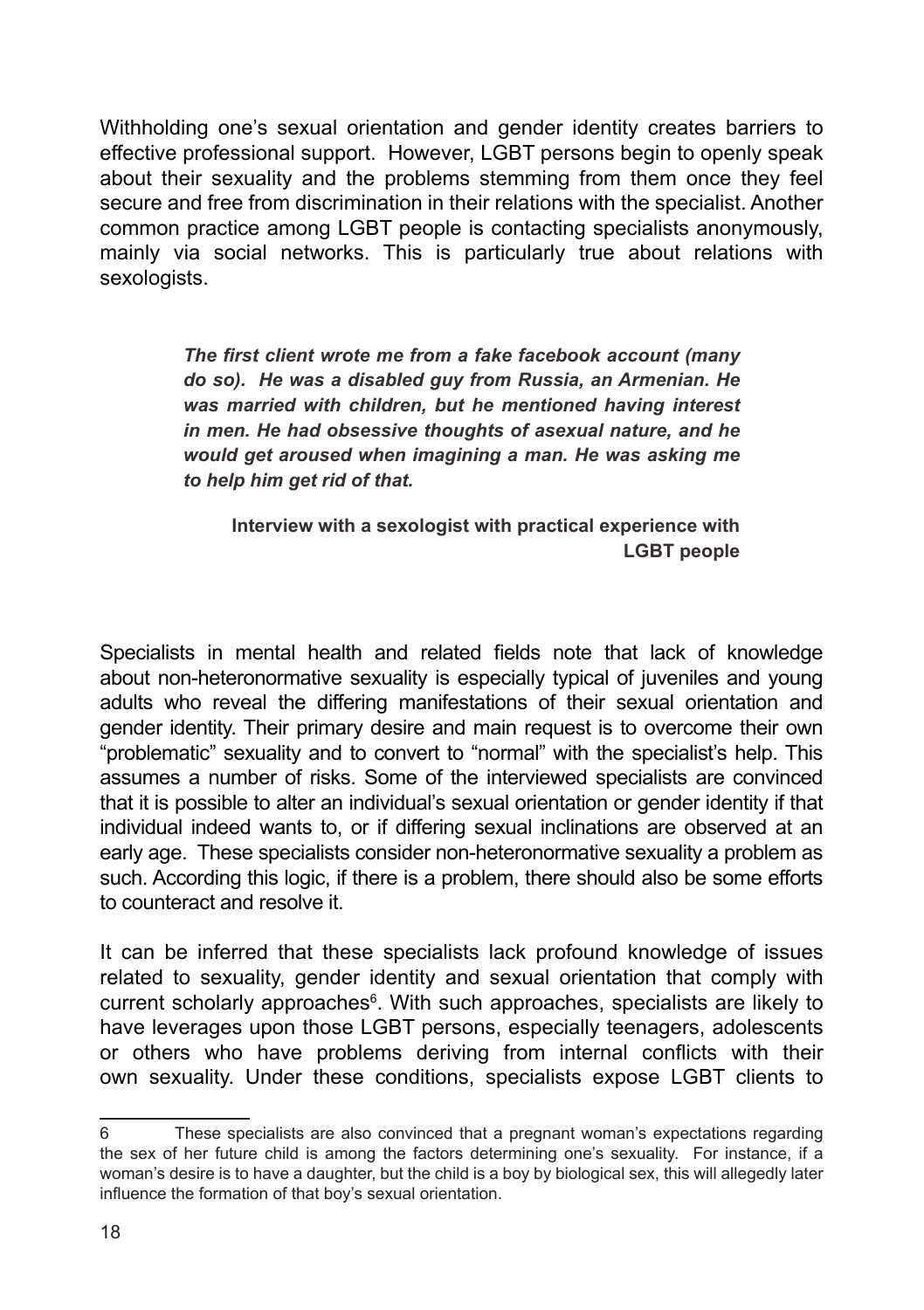groundless beliefs that sexual orientation and gender identity can be changed, while not helping them, instead, to achieve self-awareness and overcome their internal incongruence. These specialists also have principal and value-driven contradictions with LGBT people at the level of personal mindsets and attitudes.

Unfortunately, it's a fact that there are sexual minorities even among *the teenage. I am sad to say this, because I have had three cases of such kind in my practice, and it is already too much.* 

**Interview with a social worker with work experience with LGBT people**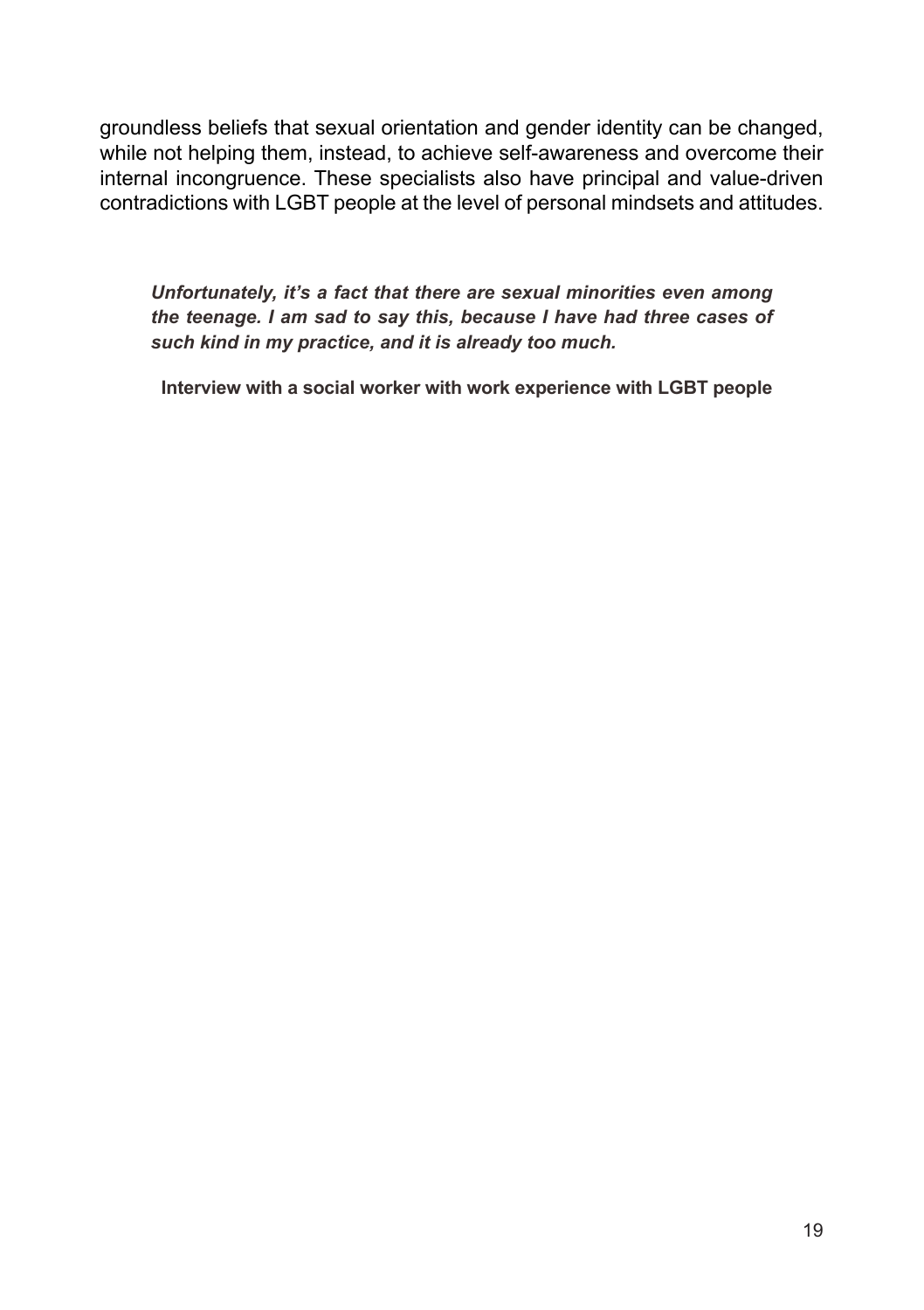## **1.3 The need for professional assistance and issues of LGBT people**

LGBT people consult specialists in mental health and related fields for support in tackling various problems including intrapersonal conflicts, difficulties in interpersonal relationships, limited opportunities for social integration, etc. LGBT people in Armenia are often socially estranged from both the society and their own families because of differing from the dominant heteronormative setting and the failing to comply with the widely accepted criteria of "normality" and "naturalness", thus being stigmatized and discriminated.

LGBT people often become victims of physical and psychological abuse, pressure, threats and intimidations both by their family members and by several social institutions, including the law enforcement system, healthcare and educational institutions and social services. LGBT people often face social problems failing to find appropriate jobs. In such cases they mostly turn to a social worker for assistance. At initial stages of addressing their problems, LGBT people turn to specialists' support with the expectation to acquire the inner strength needed to reveal own sexual orientation and gender identity. It is at this stage that many LGBT people experience internal conflicts and ambivalence, typically manifested in self-accusation, self-denial and low self-esteem. It is also at this stage when non-professional and non-ethical approaches can significantly affect LGBT persons' mental health. Secondly, LGBT people voice the issue of being socially accepted. LGBT people mainly explain their problems by the fact of being rejected by their primary groups.

Thirdly, men with non-heteronormative sexuality experience problems when relating with state institutions, particularly the army. There, non-heteronormative sexuality is considered to be pathology. When pointing to this, the interviewed specialists do not touch upon another aspect of the problem. In fact, the state does not duly prevent, investigate or legally prosecute cases of homicide or harassments in the army on the grounds of sexual orientation or gender identity. Homosexual and bisexual men undergo cruel, inhuman and humiliating treatment in the armed forces<sup>7</sup>. Lastly, LGBT people consult sexologists with specific, precisely physical ailments such as impotence, erectile dysfunctions, absence of sexual desire or, conversely, sexual overactivity. While the listed problems are those with which middle-aged or older LGBT persons consult a sexologist, relationship issues with their parents is a more common problem among juvenile LGBTs. Commonly, teenage LGBT persons are see a specialist by their parents' initiative. In this case, specialists work towards their adjustment to the society, simultaneously

<sup>7</sup> See http:// http://www.pinkarmenia.org/publication/Armenia%20LGBT\_ICCPR\_2012\_ en.pdf, pages 3-4.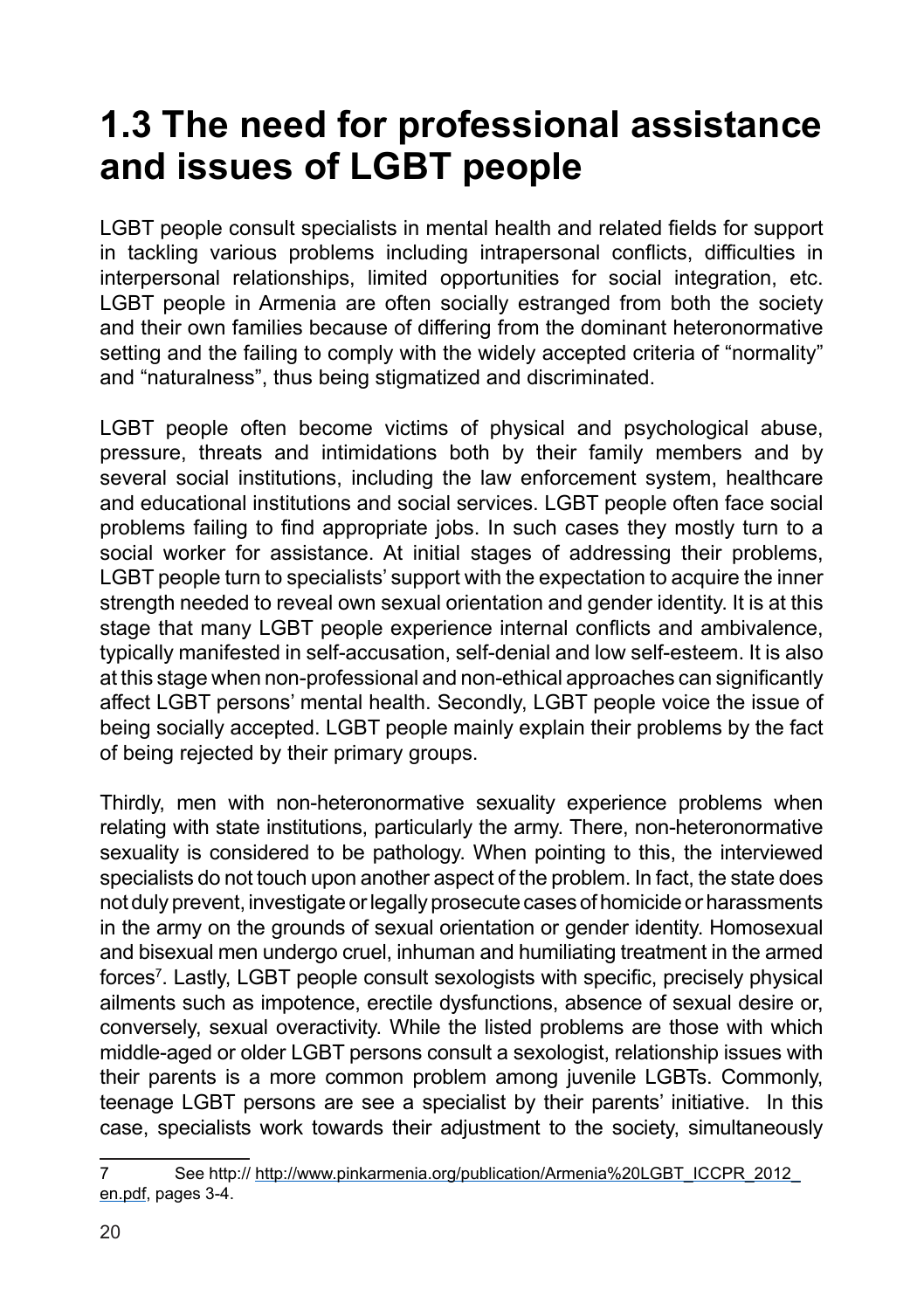working with parents to regulate interpersonal relationships within the family. The emphasis and an important point of departure in the process is the acceptance of heteronormative sexuality and overcoming the social stigma. However, there are many parents who want to "correct" the sexual orientation or gender identity of their children with a specialist's help. Such cases are problematic especially when the parents' expectations echo those of the specialists, who then embark on the sexual "normalization" of the client with non-heteronormative sexuality as sexual pathology in their minds.

*I have worked with three such cases, and all of them involved a borderline mental problem. Now I am working with a fourth girl. She does not accept that she is lesbian, although she fell in love with a girl. We managed to keep [her] away from that girl. Moreover, it is possible that with time, she will develop interest in boys, although I don't see such trends yet. She entered the university this year, so maybe she will change. There is though another danger too, because XQLYHUVLWLHVDUHVZDUPLQJZLWKVXFKSHRSOHVRUU\IRUWKHH[SUHVVLRQ*

**Interview with a social worker with experience working with LGBT persons**

Interviews make the problematic approaches towards LGBT people in mental health and related fields visible and tangible. They are also revealing of the existing challenges faced by LGBT people and the significant role of every individual specialist in overcoming them as prerequisite to any positive change in these fields. So far, the ground for potential positive changes is the will of individual specialists based on personal and professional ethics rather than the institutional competence and capacity.

*When I started working with the LGBT community, I told my colleagues that we need to have a common approach that will be binding for all*  physicians. Transsexuals commonly have many problems, but they *are afraid to see a doctor. There have been places where they turned to and were beaten. I have told my colleagues that we must treat a client <i>With sexual problems regardless of anything – their sexual orientation. preferences or whatsoever. I mean, we need to be sure that the client will*  receive full-fledged medical help. But in Armenia, there is the practice of *incomplete treatment, when LGBT people going to a specialist are afraid to specify what precisely is wrong with them, what problems they have, and the treatment therefore remains incomplete.* 

**Interview with a sexologist with practical experience with LGBT people**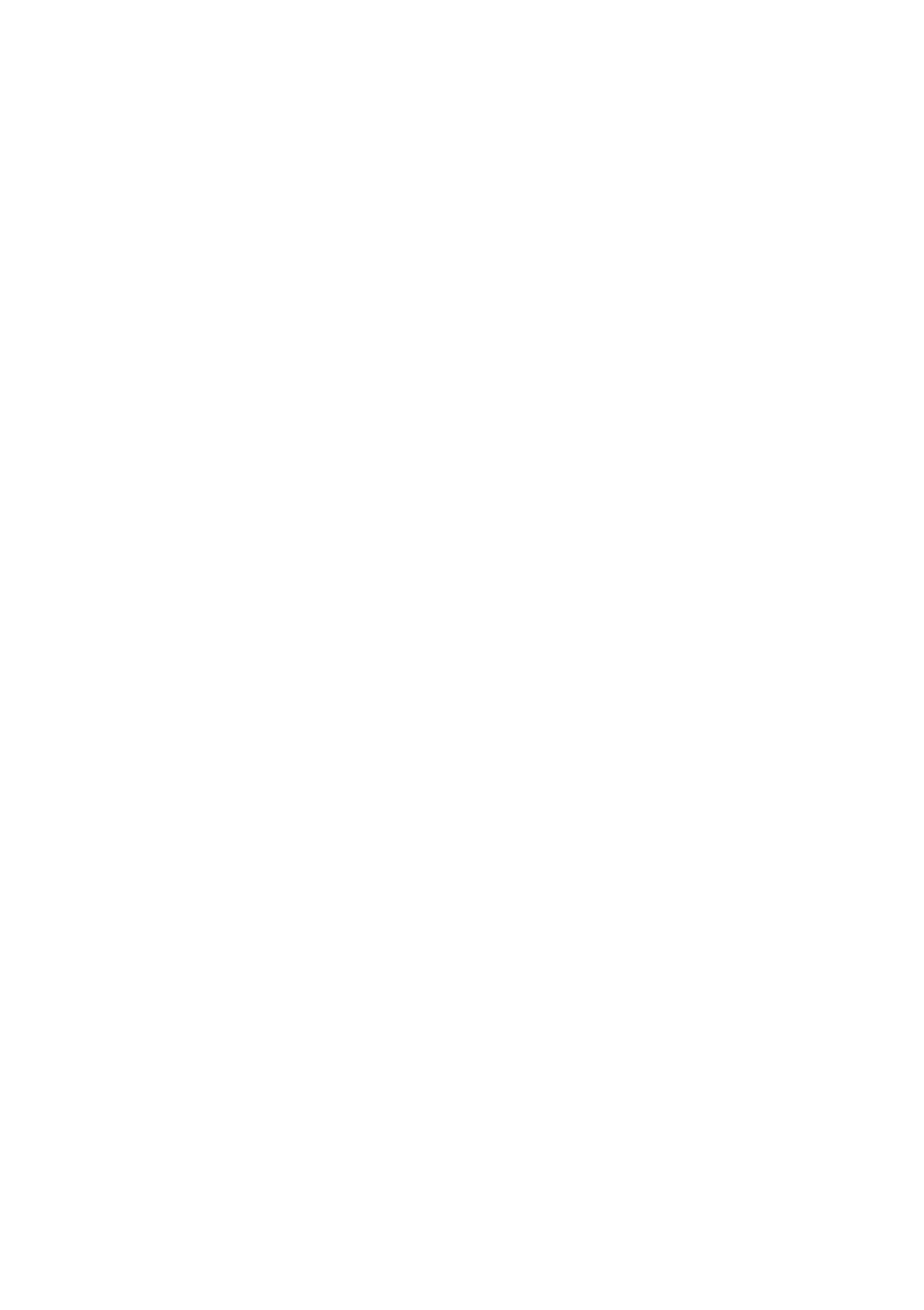# **Part II**

# **Specialists in mental health** and related fields about LGBT people: Stances, interpretations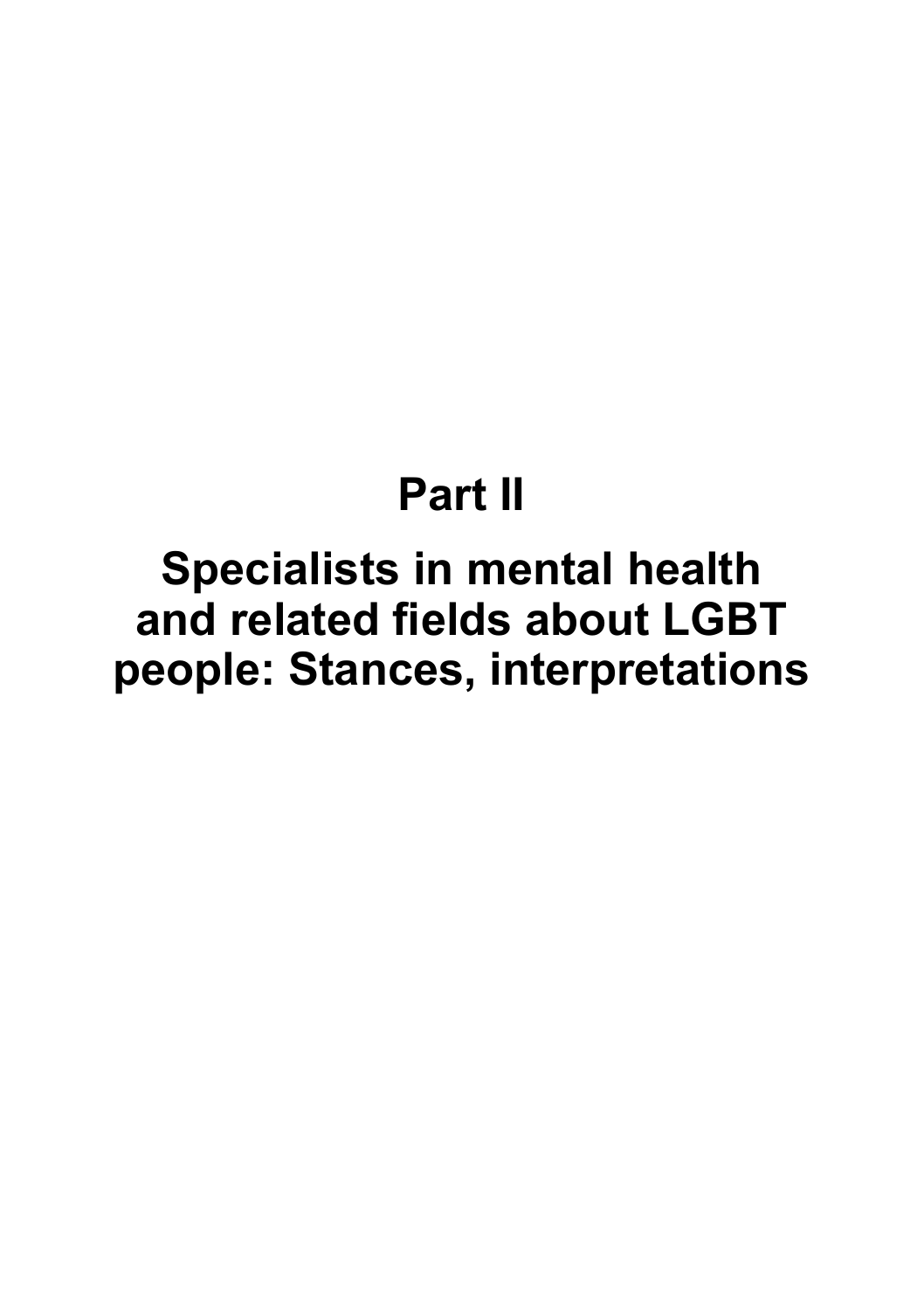### **2.1 Making a distinction between personal and professional positions regarding LGBT people**

Interviews with specialists in mental health and related fields (both with and without experience working with LGBT persons) clearly show the dual nature of personal and professional attitudes. What underlies this dual situation is the idea that a specialist is first of all a sensing and feeling human being. This rationale moralizes client-specialist relationships and limits the potential for their regulation based on ethical and professional codes. It affords the specialist the right, as a moral being, to make mistakes. Furthermore, the assumption of being imperfect is rarely problematized in internal professional discussions and reflections, and this professional situation related to non-heteronormative sexuality is accepted as normal. Keeping the aforementioned assumptions in mind, three main groups of specialists can be discerned from the point of view of their position towards LGBT people:

Specialists who espouse personal negative attitude towards LGBT persons but who do not link their discriminatory position to the professional services they provide;

Specialists who characterize themselves as tolerant but who interpret non-heteronormative sexuality as a defect, disease, disorder and something alike from their professional standpoint;

Specialists who espouse non-discriminatory position towards LGBT people both at professional and personal levels.

> *I* fear nothing in this life but distaste. I would never like to fill my *soul with that, but as a specialist I realize very clearly that if you are asked for assistance, then you are trusted, so you must try to work.*

**Interview with a psychologist with practical experience with LGBT persons**

*I lose my peace of mind when a client of mine is a "he", while I have to refer to him as "she".*

**Interview with a social worker with experience in work with LGBT persons**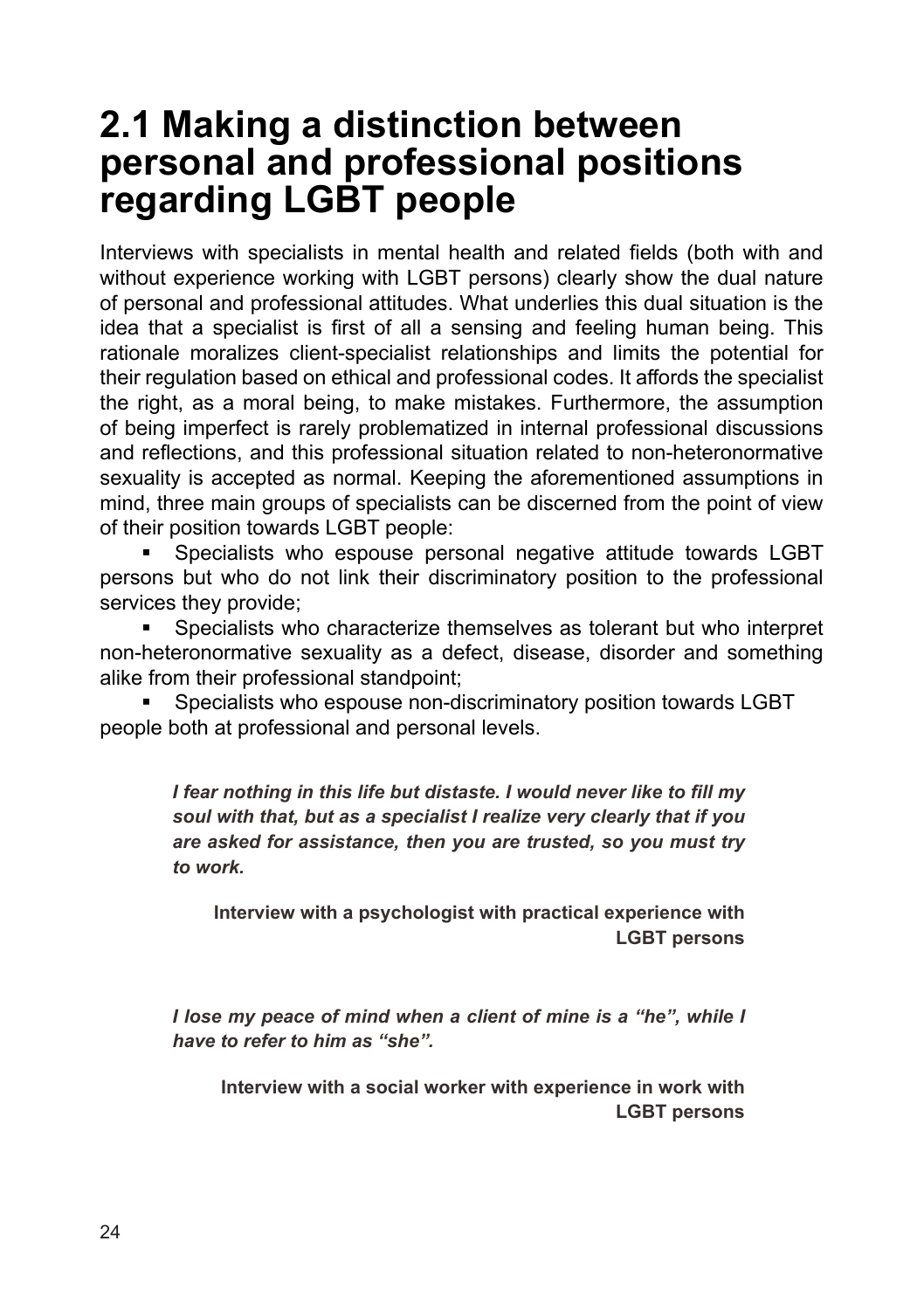*I am a very tolerant person; I have great respect for people. But the more you tolerate something, the bigger the problems*  become. I think that if sexual minorities become acceptable for all of us, then such sexual manifestations which are influenced *by the social factor will increase in number.*

**Interview with a psychologist with no professional experience**  *with LGBT persons*

*I had a meeting with another social worker the other day. She*  said that they *[homosexuals]* should be burnt alive, and she will be among the first to go and burn [them]. I attempted to *<i>Phake the point that each of us could be one Ia homosexuall. but…* 

**Interview with a social worker with work experience with LGBT persons**

Within the context of this study and, on a more general note, in discourses about LGBT people, tolerance as an expression of positive attitude needs rethinking and reconsideration. The concept of tolerance, with its origin in the western liberal political ideology, refers to the historical and political progress of these western societies, and becomes an end-goal rather than an actual practice in contemporary societies. In a more conservative, patriarchal and hierarchical society such as Armenia, not only is the concept of tolerance void of the potential for its manifestation in practice, but it also connotes the willingness of the powerful to refrain from suppressing the weak. Such a perception of tolerance does nothing but reinforces the dominating position of the heteronormative "majority" in the society. Not suppressing the weaker from the stance of the stronger and, in a sense, tolerating them is a prevailing discourse also among the specialists participating in the study.

> It doesn't matter to a doctor if a client is homosexual or a *normal person, if one is a Turk or an Armenian, a foe or friend. There is only one and the same principle in our approach*  to everyone. We all have sworn an Hippocratic oath and we *strictly adhere to it. If my enemy is brought to me, I will help him. Later when he has recovered, I might kill him, but at that point, I will help.*

**Interview with a psychiatrist with practical experience with LGBT persons**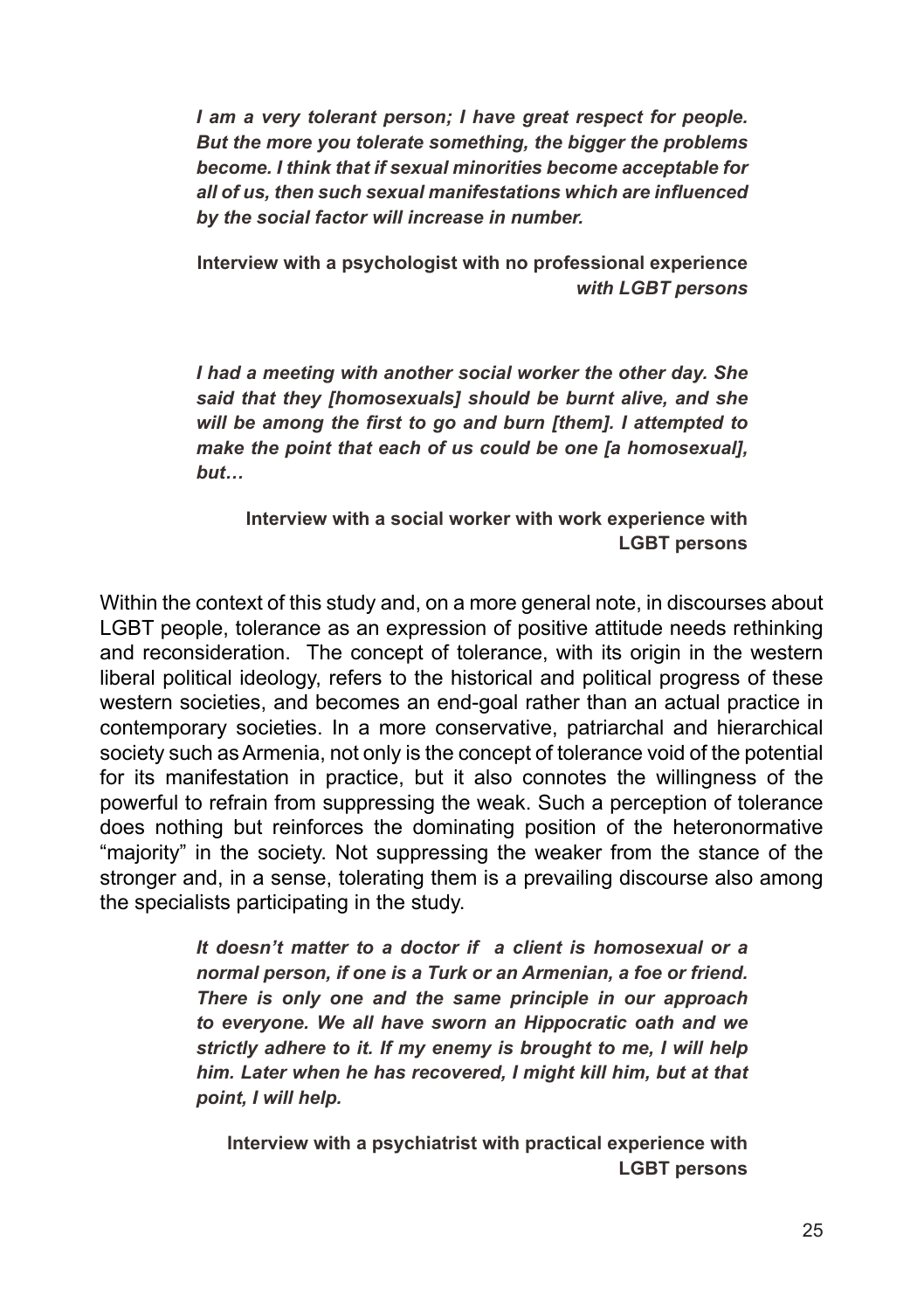*Frankly, I haven't noticed that there is pressure [upon*  homosexuals1, because they have grown in number. Employers *no longer take that fact into account. They say that it is one's choice and problem. When I was trying to settle a job for the girl I* was assisting. *I* advised her to conceal *Iher sexual orientation]*. *because I thought she would otherwise not be accepted. But she did tell them, and it didn't hinder her employment. People don't accept them, but don't pressure either.*

Interview with a social worker with work experience with *LGBT persons*

The described professional situation indicates that the mental health and related fields in the country are not devoid of stereotypes, stigmatization and discriminatory approaches to LGBT people. Furthermore, it is only in rare cases that professional practice with LGBT persons helps to revisit those stereotypes, discriminatory labels, and negative attitudes. Below are the frequent characterizations of LGBT people by the interviewed specialists.

Those with unnatural, unhealthy, deviant, disturbed, perverse sexuality;

Those who seek sexual adventures and pleasures, have overly active sexual life;

- Non-patriotic, unmanly ones;
- Those who are ill, dangerous for the society, propagating homosexuality.

In this professional discourse, LGBT people are even sometimes named animals that lack "natural" human dispositions.

Making distinctions between personal and professional positions is highly characteristic of the controversial, still underdeveloped and unregulated situation within the mental health and related fields. It also points to the fact that LGBT people are unprotected even in relations with specialists. They are especially vulnerable when they feel ambivalent about their own sexual orientation or gender identity. With such background, they come to specialists lacking ethical or professional responsiveness to the problems tied to non-heteronormative sexuality. The seemingly positive attitude of the specialists is disguised under the problematic and flimsy veil of tolerance.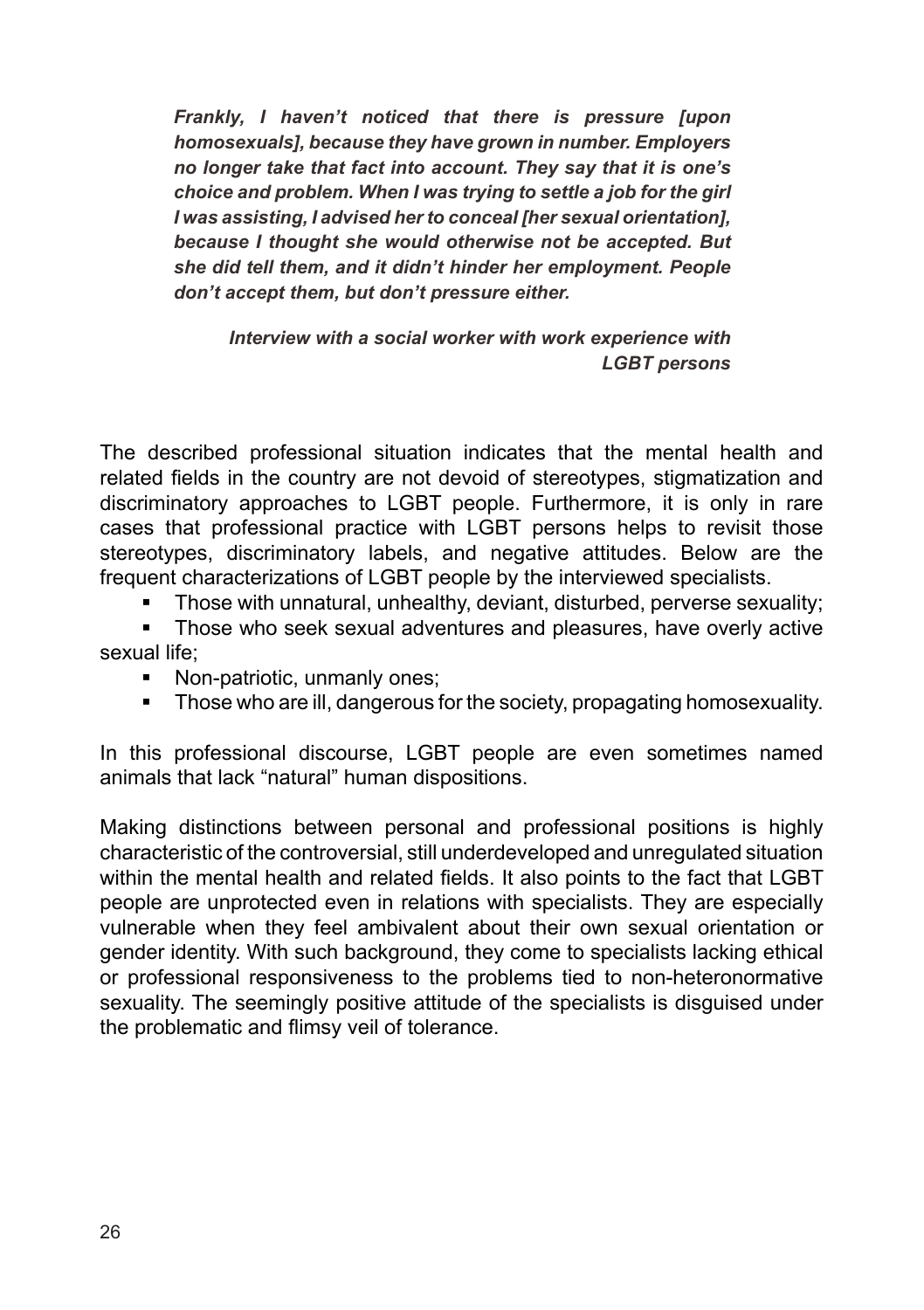### **2.2 Sexual orientation and gender identity: specialists' interpretations**

Sexual orientation is commonly viewed as the entirety of a person's romantic, emotional, erotic and sexual attractions towards other persons. Gender identity refers to each person's deeply felt internal and individual experience of gender, which may or may not correspond with the sex assigned at birth, including the personal sense of the body. It is a category of social identity that refers to an individual's identification as man, woman or other gender.

The interviewed specialists have offered different interpretations to gender identity and sexual orientation. To begin with, it should be mentioned that adequate understanding of these concepts is scarce among specialists both with and without experience in work with LGBT persons, with specialists with no experience who are quided by assumptions or judgments based on personal rather than professional encounters with LGBT persons. Nor is the very term LGBT adequately understood and used in professional discourse. It is fair to say that the language in mental health and related fields is close to lay discourse and is far from the accepted definitions and terms related to non-heteronormative sexuality. Words such as "homo-addict" and "man addicted" are still in the specialists' common vocabulary. Not only is there little agreement on interpretation of gender identity and sexual orientation across different disciplines, but there is also lack of reflected and acknowledged common approach towards these issues within each professional community. Furthermore, representations about sexual orientation and gender identity are mostly grounded in judgments and emotions rather than in presentday professional literature or international approaches. Remarkably, most specialists don't problematize or interrogate their own attitudes toward LGBT people. It is also of concern that commentaries of many specialists remain within the limits of the LGBT clients' own self-concepts, self-assessments and self-analyses. The stories, memories and feelings of LGBT persons are thus not analyzed and contextualized within specific professional approaches, while being taken in place of a valid analysis. Thus, an LGBT person's controversial, internally conflictive experiences and anxieties become the point of departure of interpreting their non-heteronormative sexuality in the straightest possible way, without undergoing any further professional scrutiny.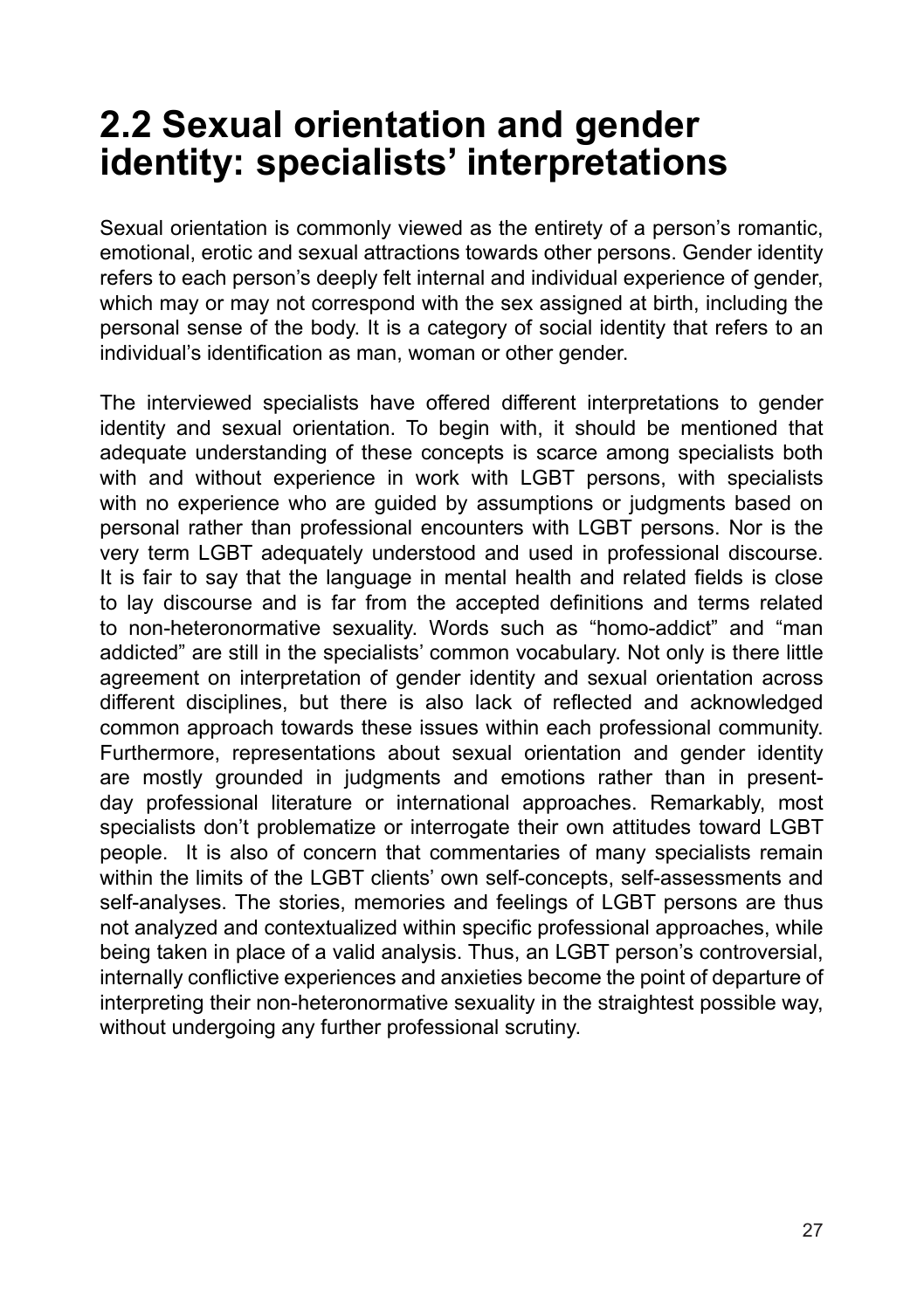Based on the specialists' wordings which contain little if any distinction between sexual orientation and gender identity, the following factors are believed to condition non-heteronormative sexuality:

- Non heteronormative sexuality as an illness:
- Non heteronormative sexuality as an outcome of nurture;

Non-heteronormative sexuality as a product of social and cultural factors;

Non-heteronormative sexuality as an aftermath of childhood trauma and ambivalent parent-child relationships;

Non-heteronormative sexuality as a decision, choice.

When viewing non-heteronormative sexuality as a disorder or illness, specialists allude to such factors as hormonal unbalance, genetic propensity and heredity. In contrast with the view of sexuality as influenced by social factors, in this case, sexuality is seen as a more rigid and irreversible quality. In the "social factor" view, every possible effort is necessary to change LGBT persons' sexual orientation and to make them "normal", "natural". It is here that the limits of professional intervention come into question. How and with whose help can a safe and non-discriminatory environment in mental health related fields be ensured for LGBT people, whereby such "corrective" and normalizing invasions would be reduced to a minimum?

Among social-cultural factors alleged to influence non-heteronormative sexuality, the interviewed specialists named the "homosexuality propaganda" originating from the West, movies, the wide mainstream internet access, etc. Furthermore, socially conditioned non-heteronormative sexuality is seen as a false, artificial homosexuality, bisexuality or transsexuality.

The factor of upbringing receives contradictory evaluations by the specialists. It is linked to childhood traumas on the one hand, and to parental permissiveness on the other hand. In one case, for instance, fatherly spanking is a means of preventing as much as the boy's homosexual inclinations. In another case, it is abuse that is likely to result in hate towards people of the opposite sex. These professional perceptions rely immediately upon personal stories of LGBT clients without tracing back to what is behind the violence and asking some substantial questions: whether non-heteronormative sexuality is an effect or cause of beatings in Armenian families, or why violence is justified in relating with people of non-heteronormative sexuality.

Interestingly, specialists hold somewhat distinct approaches towards juvenile and adult LGBT people. It is here when the subtle lines of pity and tolerance seem to converge. The homosexuality, bisexuality or transgender identity of teenage or younger persons is pardonable, since their roots are found in the negative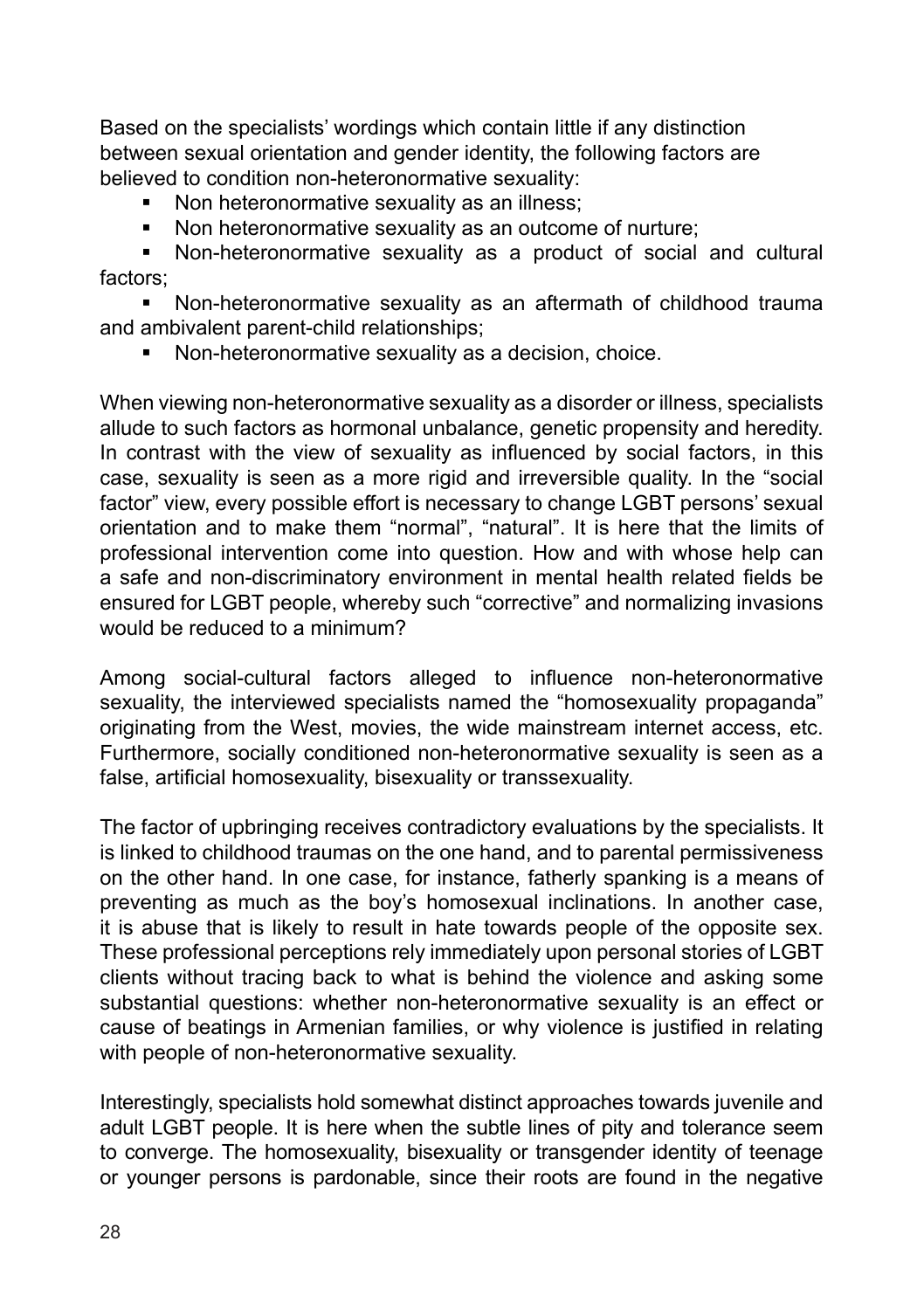influences of the milieu, and the specialists are hopeful that the right quidance can make them heterosexual. Unlike young people, adults are not only incapable of changing, but are also guilty for the orientation or identity they have developed.

> *I have worked with four such persons, and the problem in orientation mainly comes from childhood. My client was telling me that back in childhood, he liked it when they would lay and*  hug together in bed with his sister and brother, and the first *person he loved was a male.*

**Interview with a social worker with work experience with LGBT people** 

Upbringing, sexual experience and the wrong environment *are the main factors. Genetics could also count, he [my client] himself was saying that he had hormonal problems, but in his case, the nurture and the wrong milieu where he had found himself were the main factors.*

**Interview with a psychologist with experience in practice with LGBT persons**

*I think the initial factor manifests as early as during pregnancy*– disturbances, stresses. If such a basis exists, the environment *also comes to influence.* 

**Interview with a sexologist with no practical experience with LGBT people**

*I* don't think that this [non-heteronormative sexuality] is normal. *It is a pathology which has its generative problem coming from childhood. This is an a priori thesis.* 

> **Interview with a psychiatrist with no practice with LGBT persons**

As a matter of fact, there are only a handful of specialists who discern sexual orientation and gender identity, and who interpret orientation as an inclination towards same-sex/gender or other-sex/gender, and who refer to gender as something related to inner perceptions, experience, and role expectations within a society. Non-heteronormative sexuality is as such a problem for most specialists, a problem in its literally meaning – such that requires a solution or counteracting.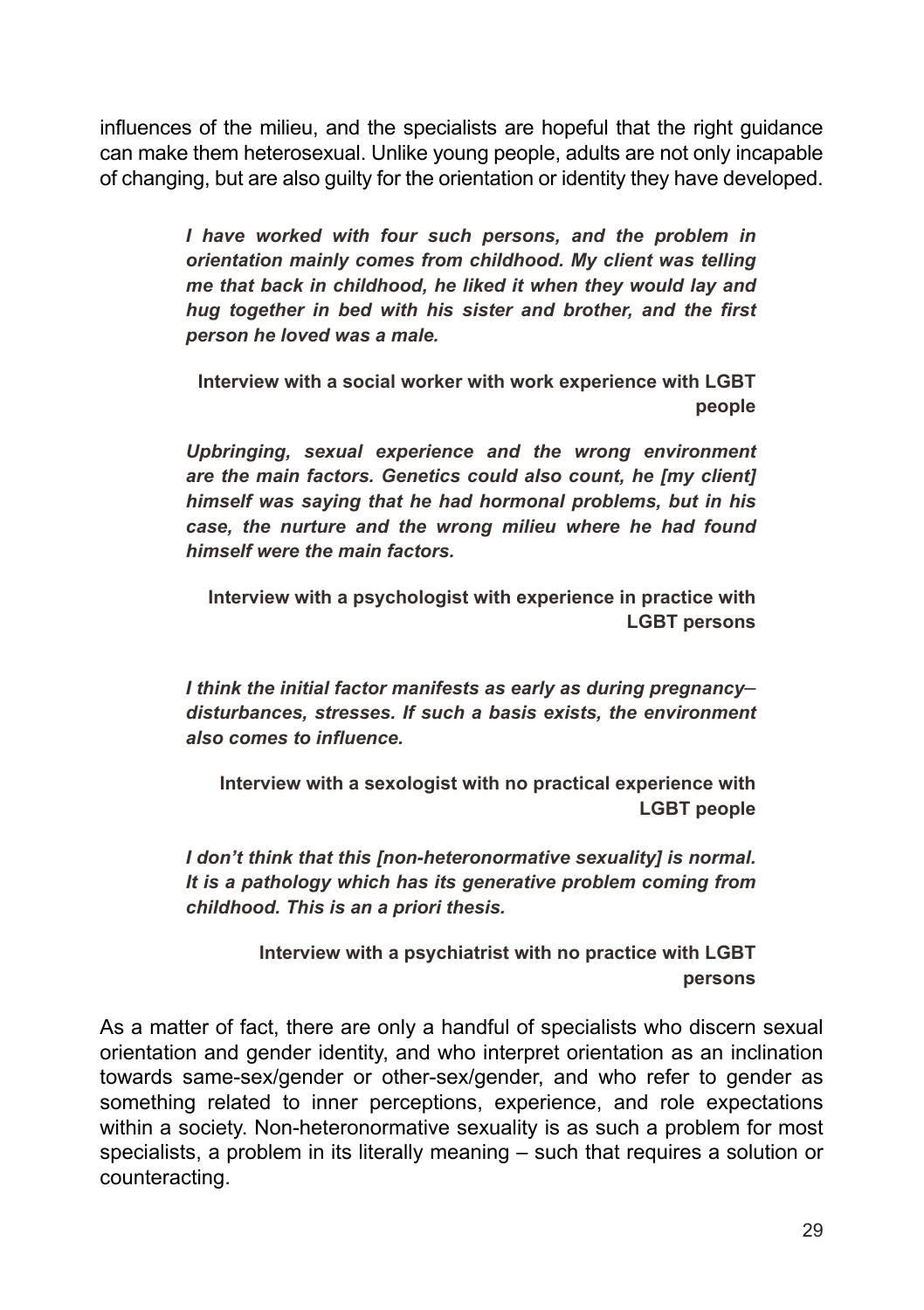### **2.3 Perspectives of counteracting challenges faced by LGBT people**

LGBT persons face a number of challenges and obstacles both in the setting of professional assistance and in the wider context of social relationships. Efforts and steps of specialists, as well as different societal actors, organizations and state institutions are essential in overcoming them.

Specialists in mental health and related fields who have worked with LGBT people know, perhaps better than any others, the issues that persons with nonheteronormative sexuality encounter in Armenia. It does not automatically follow from such knowledge, however, that specialists also problematize this situation.

Very few specialists attach importance to the efforts of individual specialists and to the establishment of institutional discourse about LGBT issues in mental health and related fields. These specialists highlight that a public conversation needs to be opened up by all competent specialists, by simultaneously raising the awareness of their colleagues espousing discriminatory and stereotypical attitudes, in order to overcome the common difficulties LGBT people face in the society. These specialists also highlight cooperation with NGOs in the work of protecting and advocating LGBT people's rights, as well as in revising the rigid approaches prevalent in many domains of profession.

A larger group of specialists do not situate themselves in the context of working towards tackling common problems and hindrances that LGBT people commonly face. Specialists in this group are convinced that LGBT people are sufficiently protected within their friendship circles, and further protection or focus on solving their problems may foster proliferation of non-heteronormative sexuality in Armenian society.

*They are not that isolated today, they are so relaxed that it is us who become isolated. If they are indeed so peaceful with their*  choice, they should just live and not fight.

**Interview with a psychologist with practical experience with LGBT people**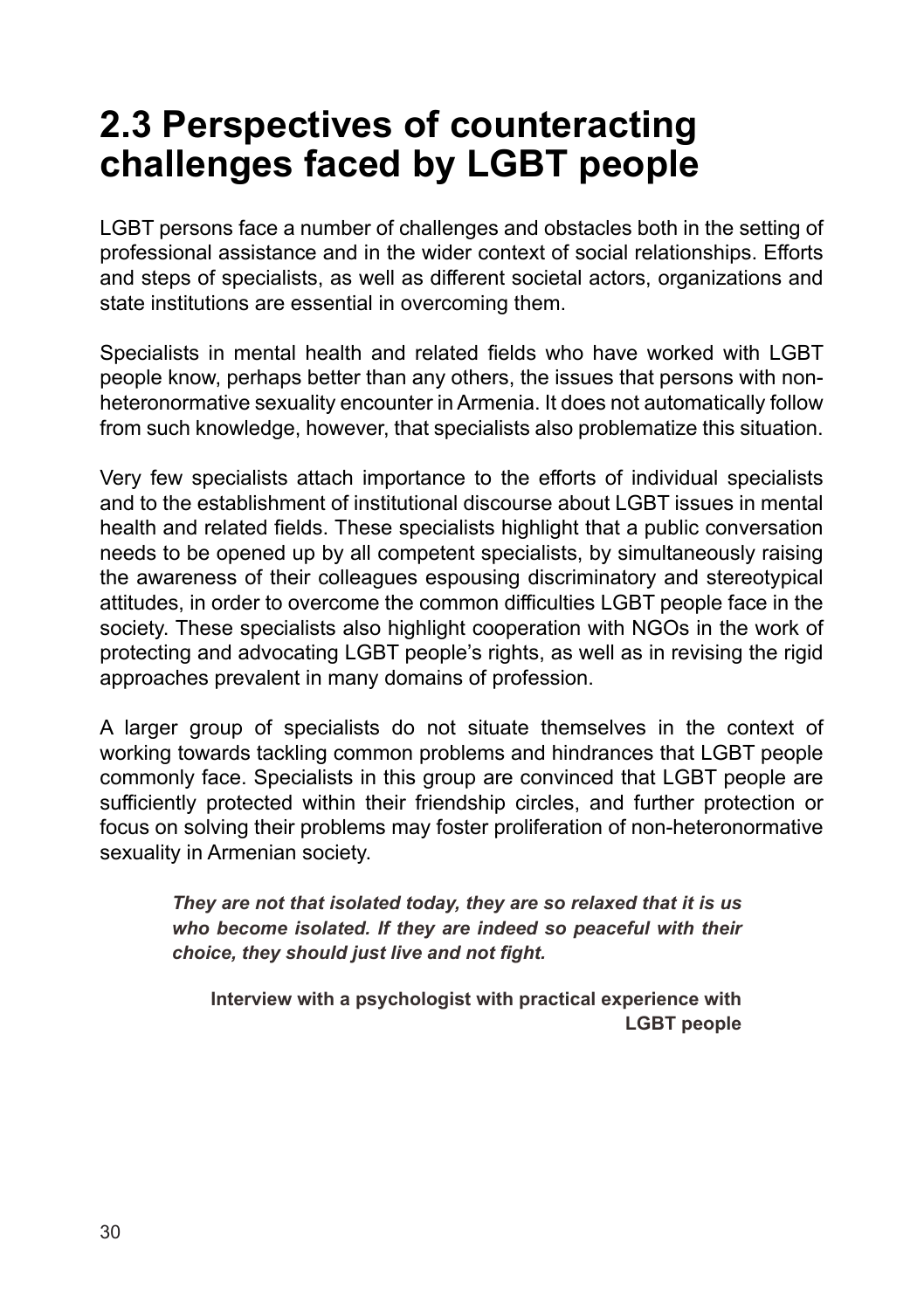Specialists share widespread skepticism regarding state agencies' capacity to have any positive role in fighting the existing barriers before LGBT people. State structures and institutions-patriarchal and conservative as they areactually continuously reproduce and even encourage discriminatory attitudes and practices towards LGBT people.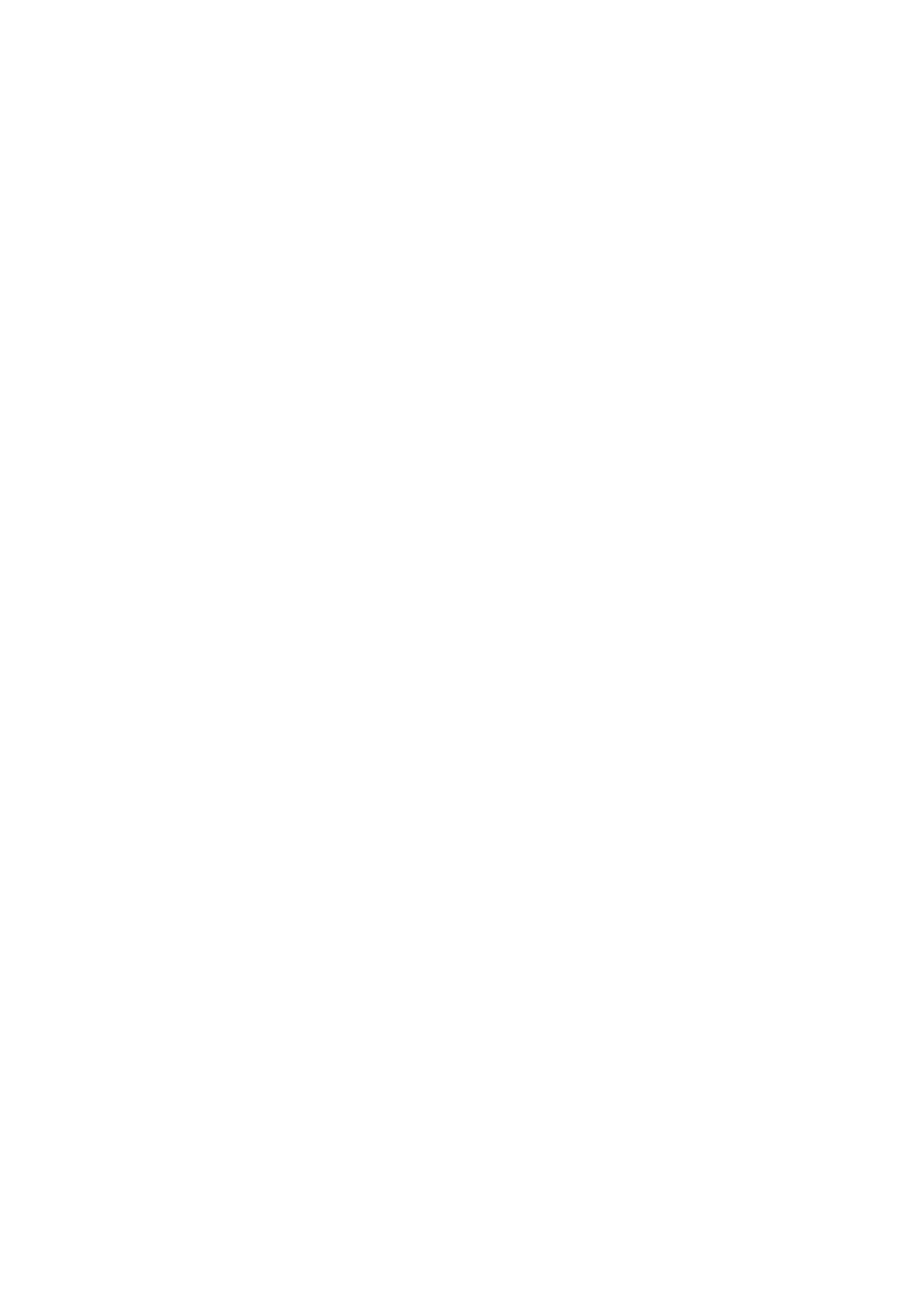# **Part III**

# **Potential practicability of** guidelines in work with LGBT persons within mental health and related fields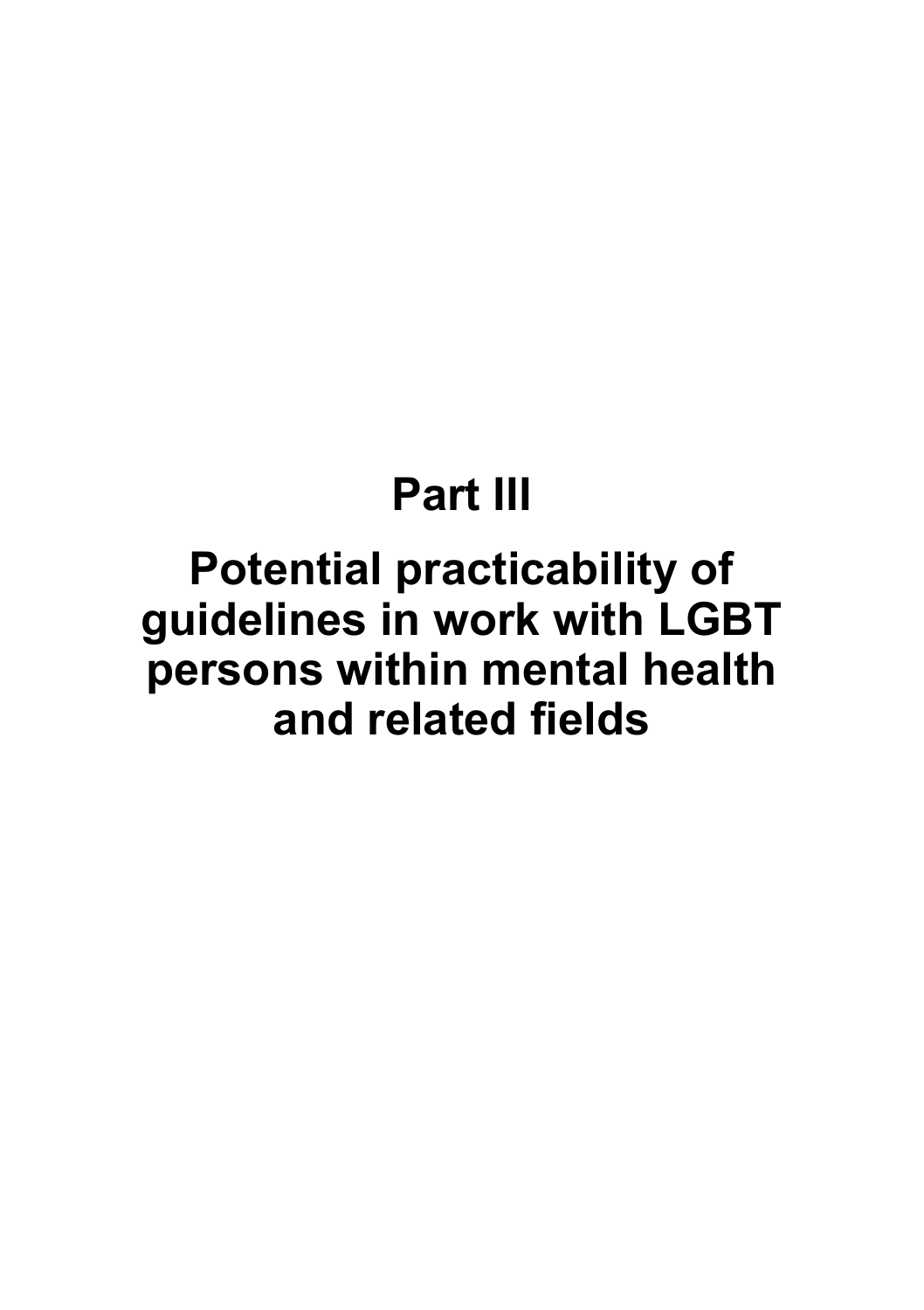### **3.1 Specialists' familiarity with practice guidelines: the need for Armenianlanguage guidelines and perspectives of their application**

The expected outcome of the "Understanding the professional situation of work with LGBT persons within mental health and related fields" research was to develop guidelines in the Armenian language to be used in the process of specialists' work with LGBT people, in such a way that will strengthen the specialists' capacities at practical level, and will regulate the ethical and professional aspects of the support provided to LGBT persons.

#### **Observations by specialists with professional experience with LGBT persons**

Specialists with experience in rendering professional service to LGBT persons mostly report not having dealt with accepted approaches and guidelines in mental health and related fields  $-$  in either their university training or practical work. Those who do have familiarity with such guidelines do not use them as an instrument. This is due to a number of key factors.

First of all, there works the principle of not dividing people on any ground that some of the psychologists and psychiatrists put forth. They hold that psychological and psychiatric therapies have their specific procedures and methodologies regardless of the sexual orientation or the gender identity of the person undergoing the therapy. On top of the problematic aspects of this approach discussed in the first part of the analysis, it is worthwhile noting that these specialists view such guidelines as an instrument of "homosexual propaganda". These specialists, however, do not have similar concerns regarding guidelines intended for other social groups. Additionally, many especially among Russianspeaking psychiatrists have mythicized concepts about the West and Europe. On the one hand, they obviously don't have access to Western scholarship due to language constraints. On the other hand, however, they are convinced that "*minorities in Europe are given privileges compared to the normal majority"*.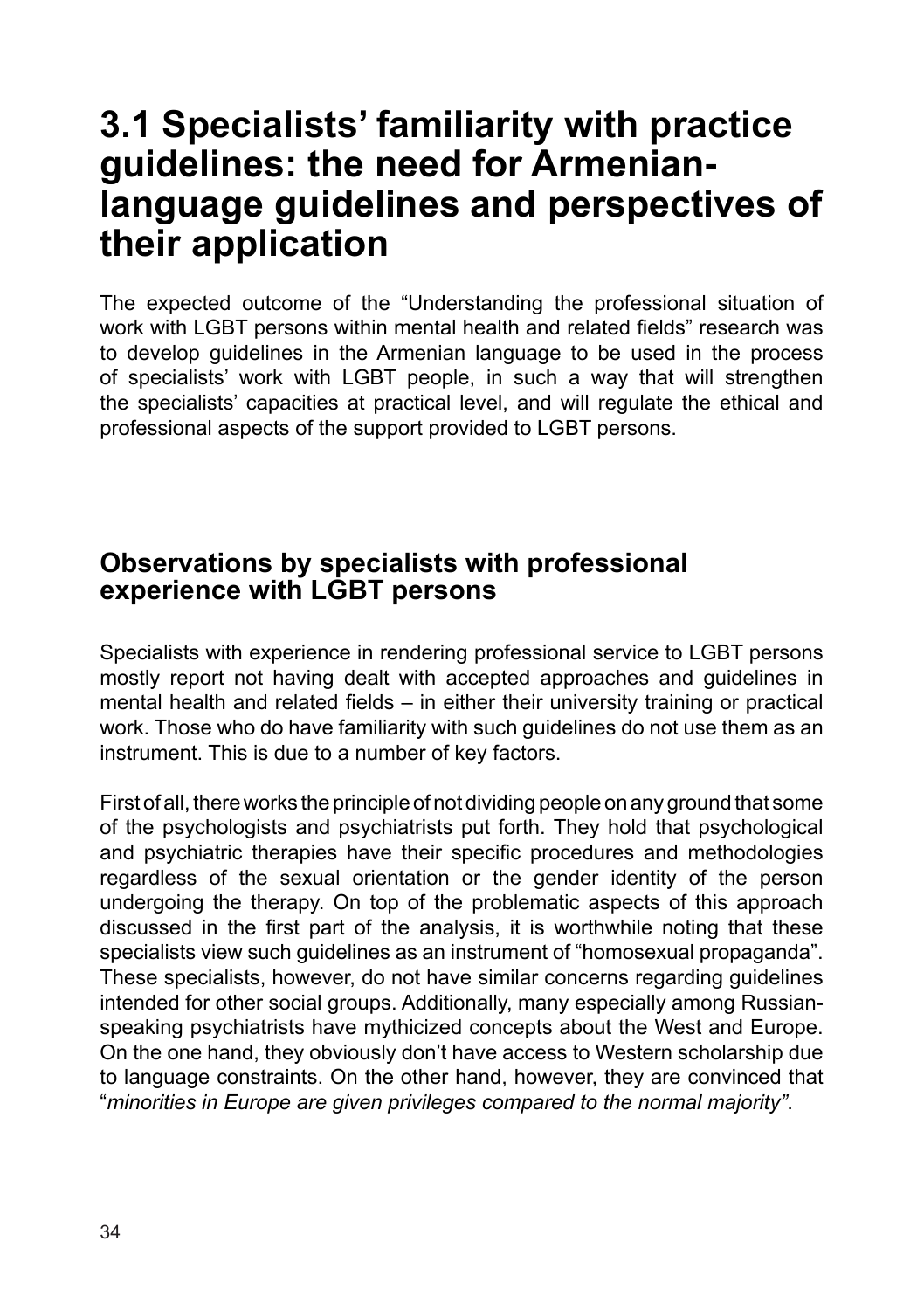*I* am not familiar with the international experience of using *guides. Let there be guides for work with people with cancer*  or AIDS. On the one hand you fight for not isolating them *from the society, and at the same time you seem to separate them by developing a guide intended for them.* 

**Interview with a psychiatrist with work experience with LGBT persons**

*I* am not familiar with specific quides, but *I* do know the European approach in general terms. I don't think it is a *correct approach. I think that it [being LGBT] is a forged phenomenon that leads to a society's collapse. Ancient*  Greece or Rome, where homosexuality was sublimed as a highest principle of morality, eventually collapsed. History *demonstrates that it is the way societies vanish.* 

**Interview with a psychiatrist with practical experience with LGBT persons** 

*Guides are good, but I don't want propaganda. If it is for specialists' collaboration and for retraining, then it's ok. But if it is for grants and propaganda, I am even ready to boycott them.* 

**Interview with a psychologist with practical experience with LGBT persons**

*I don't read guides in Armenian. There are books written <u>under the sexology department, where there is a mention of</u> people of that category. But we make use of the international guides. I wouldn't like us to make special ads out of it. People of that kind already want to be vulnerable.* 

**Interview with a sexologist with work experience with LGBT persons**

Secondly, some of the specialists maintain having never experienced the need of any such guides throughout their practical career. In work with LGBT persons as well as other vulnerable persons, these specialists highlight the role of supervision, while they don't see the role of the guides in clarifying the ethical and professional aspects of interventions, as well as in strengthening their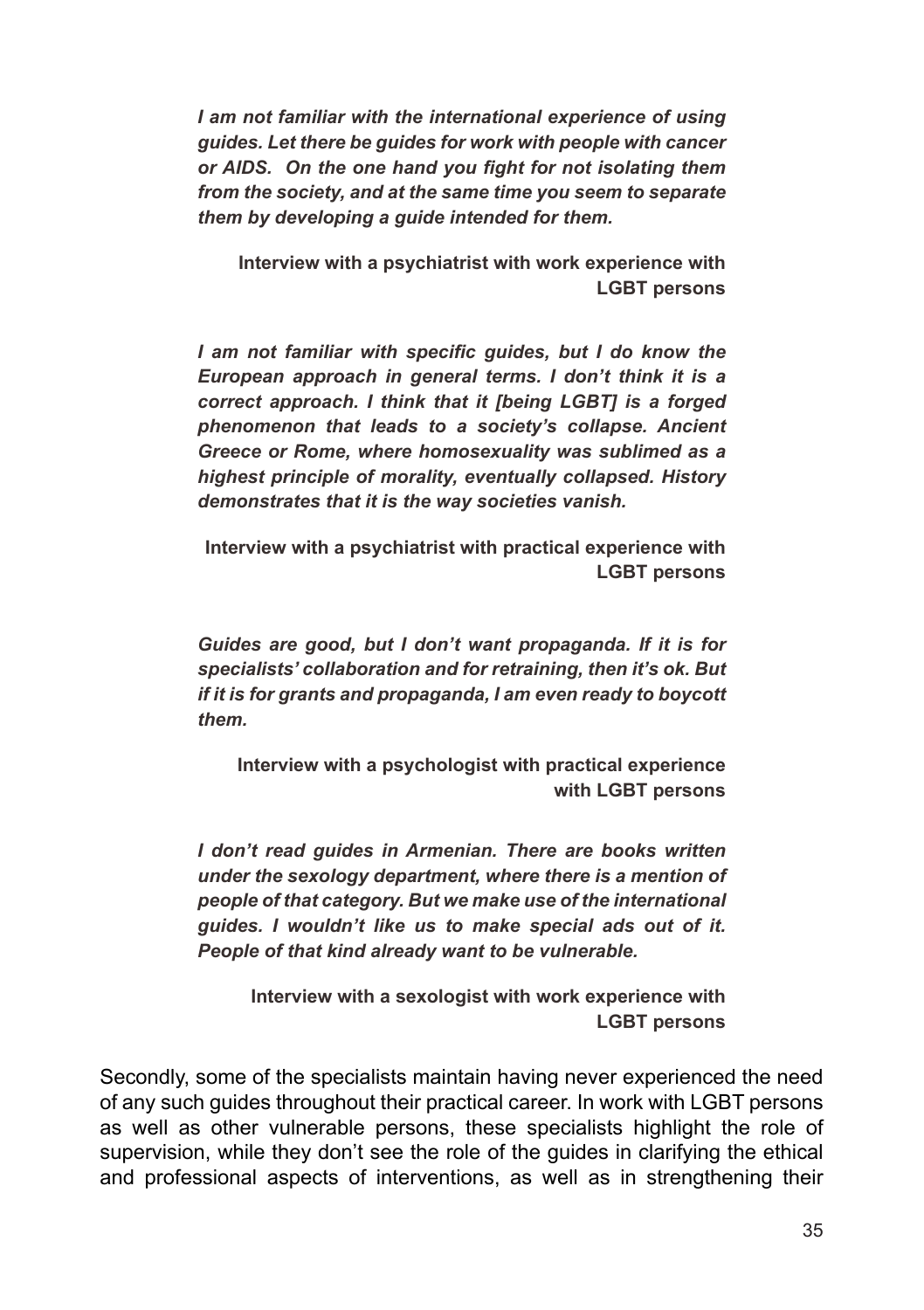professional capacities. To these specialists, the envisaged guidelines should predominately be addressed to the wider public as well as to the discriminatory aroups, or to the LGBT rights advocates who would fight intolerance with the help of these guides and foster the protection of LGBT people's rights and interests. At the same time, there are few specialists in mental health and related fields who voice the existence of discriminatory attitudes and approaches towards LGBT persons within their respective areas.

Thirdly, not all specialists have had significant practice with LGBT people, and they don't see issues related to non-heteronormative sexuality as part of their own professional routine, interests and competence. With such fragmentary professional encounters with LGBT persons, application of practice guidelines does not make sense to them.

Lastly, there are specialists who principally refuse to use guidelines in their practice. Presumably, these specialists have apprehensions that the work guideline will be an intrusion into the area of their professional competence. This concern indeed has to do with the lack of practice using guidelines in mental health and related fields.

Despite the unfamiliarity with guidelines used in practices in mental health and related fields, a considerable number of interviewed specialists-both with and without experience with LGBT persons–speak about their relevance in a number of respects.

To begin with, these specialists note that the guidelines will contribute to the preparation and development of the ethical aspects of practice with LGBT persons at the institutional level. In this respect, the guidelines may serve as a regulating, norm-setting, as well as a supervisory instrument in clientpractitioner relationships. The mental health and related fields are a space of many controversial attitudes towards LGBT persons, which are rarely if ever articulated and discussed in professional circles. Under such conditions, the topic of non-heteronormative sexuality has little space to be reflected upon. It is the personal attitude that guides the specialists in their practice with LGBT persons, and it is at best the personal (positive) attitude that assumes responsibility for unprofessional interventions.

A second reason that makes specialists inclined to having practice guidelines is the acknowledgement of their own lack of adequate knowledge about nonheteronormative sexuality, including about its origin, psychological, social and cultural specifics, as well as issues of the LGBT community.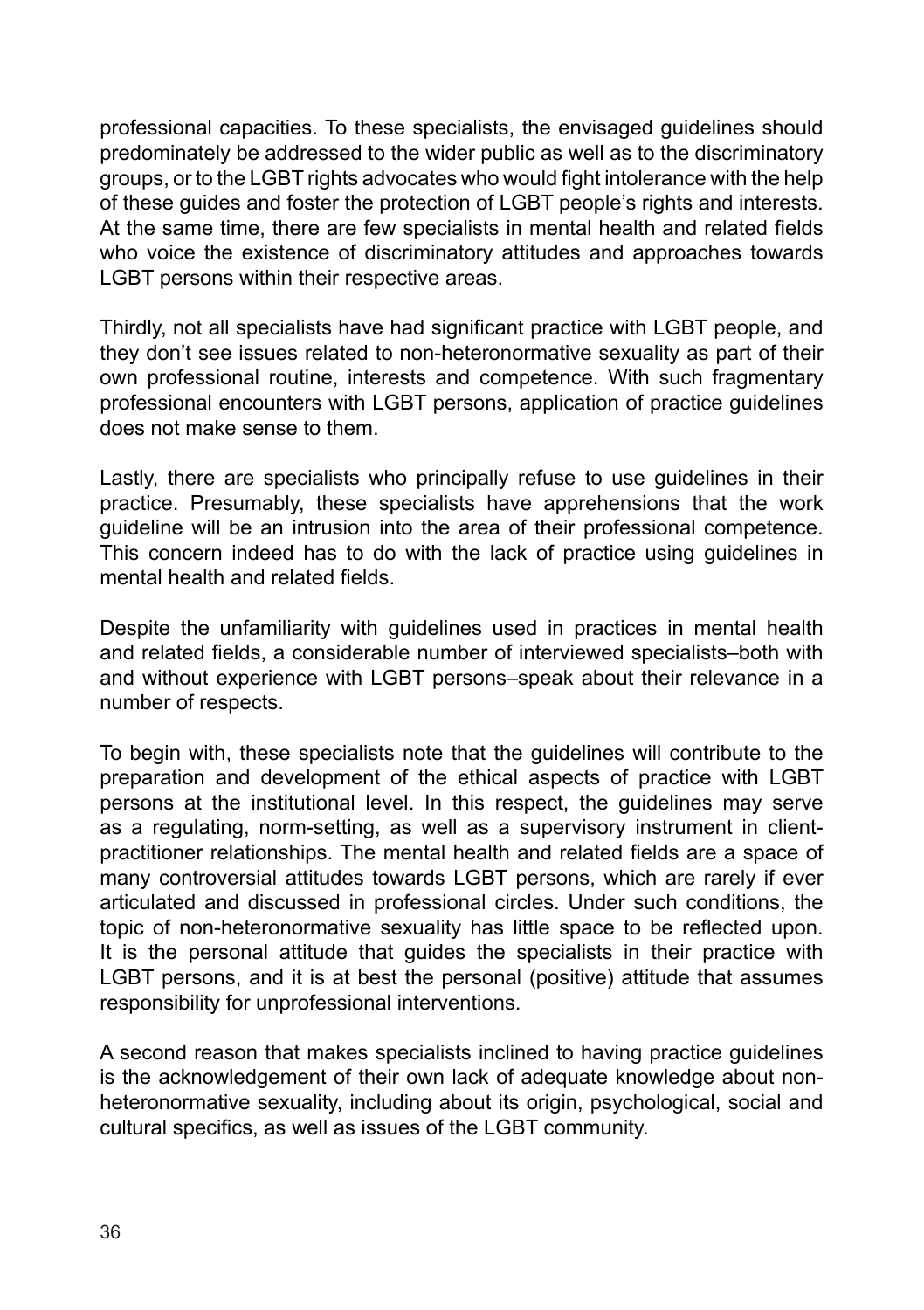Thirdly, most specialists in mental health and related fields highlight the importance of developing and using Armenian-language texts in the practical area. Foreign-language (English) guides, theoretical pieces and handbooks have limited usability. At the same time, specialists highlight that the guidelines in Armenian should not be mere translations but rather should take a due account of the social and cultural specificities of the local context, as well as the limited knowledge of non-heteronormative sexuality among the specialists.

> *They can be effective; they just need to be adjusted to Armenia.* The perceptions in American society are different, although *there are many problems there too. Today, their [LGBT persons'] perception is the most stereotyped globally.*

> **Interview with a social worker with work experience with LGBT persons**

One of the research tasks was to identify and analyze those problematic fragments and situations in LGBT client-practitioner relations in which specialists had actually felt the need for a guide. Although most specialists report never having been in such complicated situations, findings indicate that the idea of having a guide in perspective adds to their confidence that problematic situations will be easier to handle.

> *I* had such a situation with the Office of the Human Rights *Defender. I applied to them because the father of one of the [LGBT] juveniles was a military servant and was handicapped, and there was a housing question. I was thinking that they will create hindrances when they know what kind of girl she was. But they treated normally, posed no problems. So I happened not to need it at that moment, though I was about to read certain things to learn more about the rights that the girl had.*

Interview with a social worker with work experience with *LGBT people*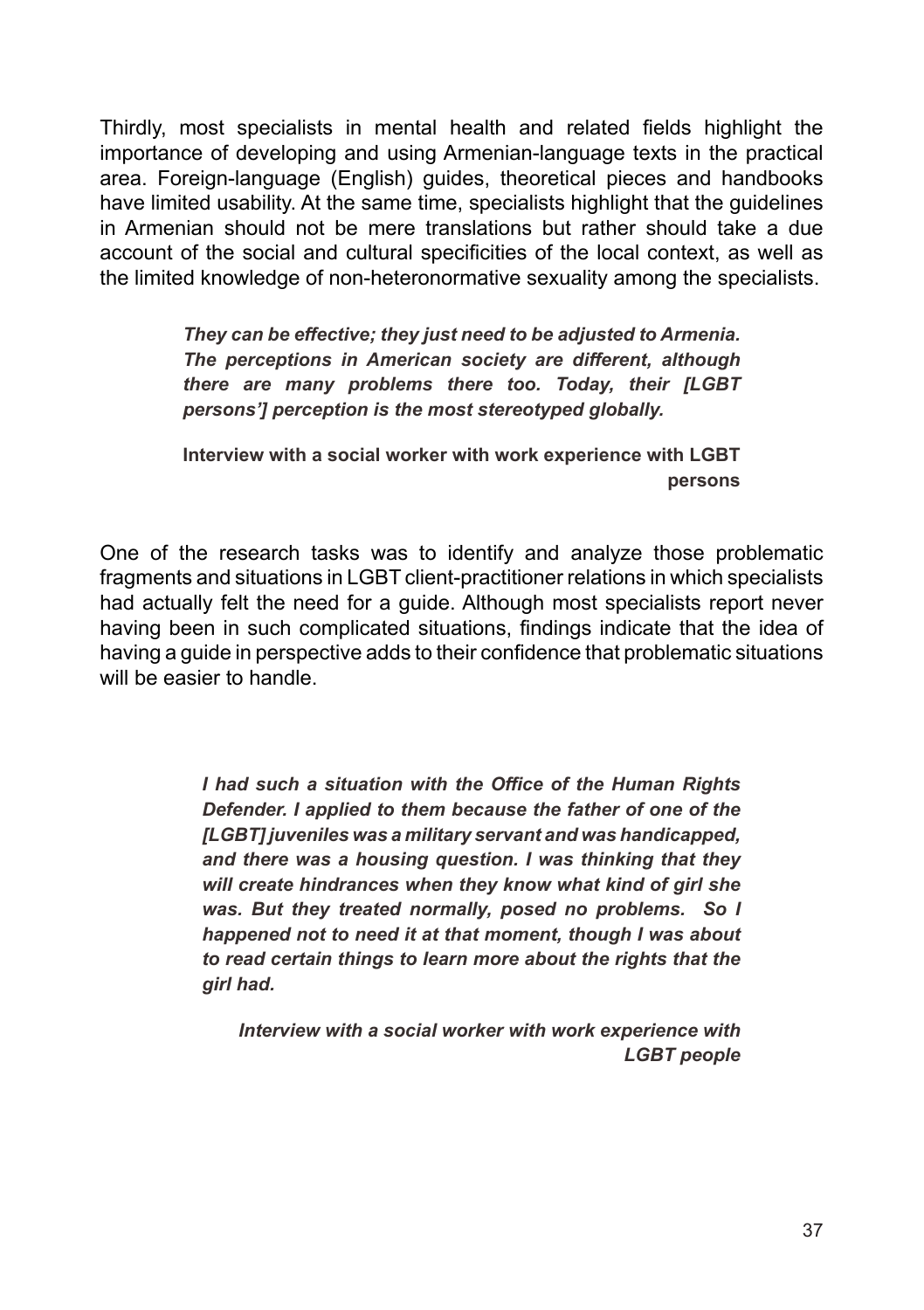#### **Commentaries by specialists with no prior work experience with LGBT persons**

Awareness of existing quidelines developed for LGBT persons is objectively limited among specialists in this group due to the very lack of experience. Generally speaking, two main trends can be observed with regard to the specialists' stance towards the quidelines. The first, again, is the fear that LGBT people will be discerned as a specific group through the guides and, tied to this, the resistance to the idea of developing guides in the Armenian language as "propaganda of homosexuality". The second trend, however, is the disposition of a majority of the specialists to have working instructions and guidelines in practice with LGBT people. Lack of experience, limited knowledge about non-heteronormative sexuality and the potential to deal with LGBT clients in the future are the main factors influencing the specialists' disposition to having guidelines. Yet, while speaking about the importance of tolerance, these specialists still expressly label LGBT people as "abnormal" in their discourses. In this light, the concept of tolerance needs substantive reconsideration, since it is used, as for now, in the context of hierarchical relationships. Heteronormativity is the dominant position of society, and it is from that very dominant position that it is well-disposed and tolerant to other, non-dominant forms of sexuality. This discourse bears a judgmental, evaluative, classifying, subordinating connotation, and altogether leaves little space for reflection and self-criticism.

> *I think that what applies to a normal, usual client is applicable also with them. It depends on a psychologist's attitude; if a psychologist does not regard them as normal or has a negative attitude, then it is better not to work with them at all.*

**Interview with a psychologist with no prior work experience with LGBT persons** 

*If I start to deal with LGBT persons, I will certainly use them, because I am not competent. There should be some peculiarities I am unaware of and will get to know through the guide.* 

**Interview with a psychologist with no prior work experience with LGBT persons**

Despite the resistance and skepticism of some specialists regarding the initiative of developing the guidelines for work with LGBT people, the acknowledgement of the need of such guidelines was a lot more common among interviewed specialists.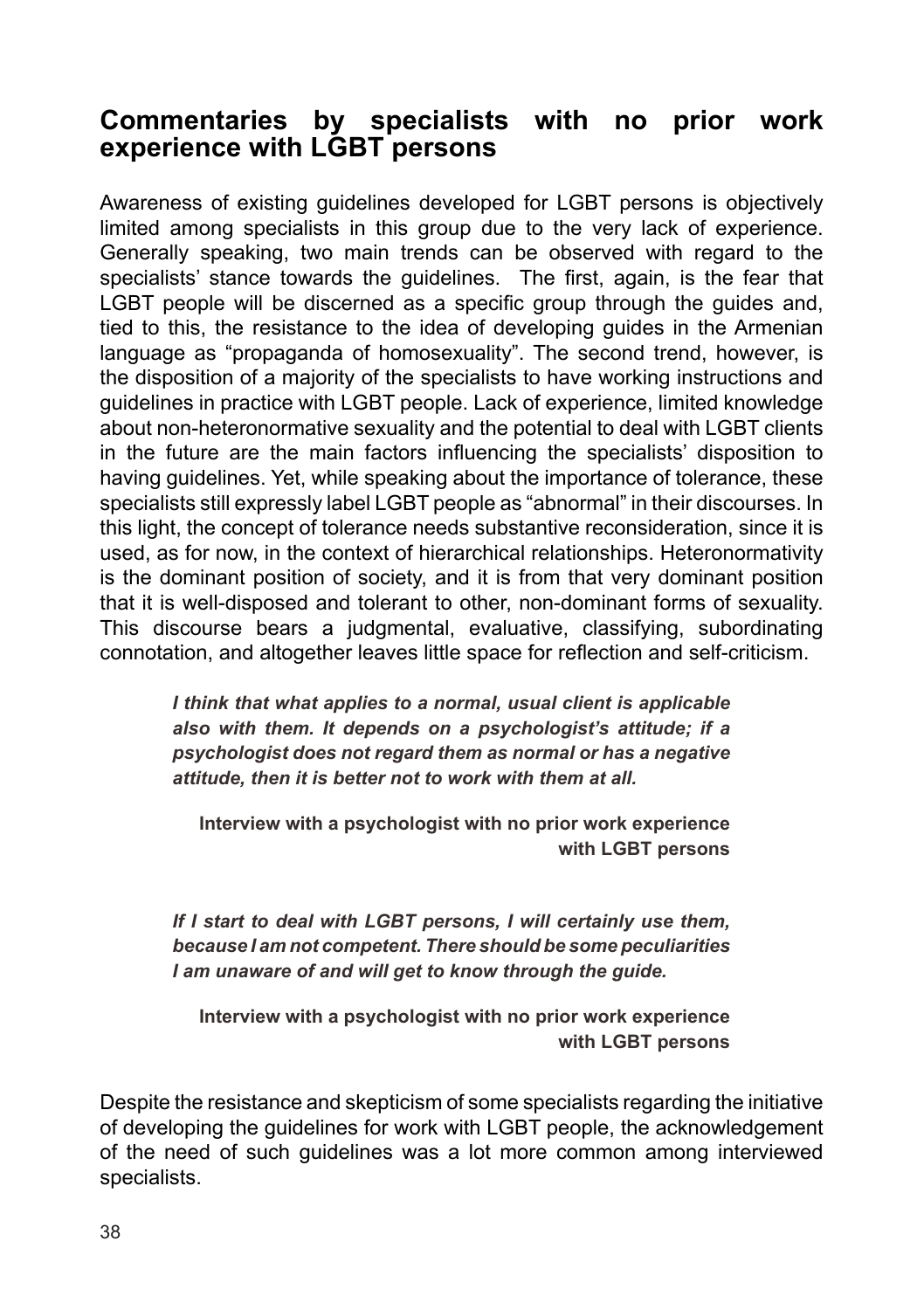### **3.2 The pertinent content of Armenianlanguage guidelines**

There are several core topics and issues that need to be included in the guidelines of practice with LGBT persons according to the interviewed specialists (both with and without experience in work with LGBTs).

#### **Sexuality, non-heteronormative sexuality: current**  approaches, scientific explications, key terms

The specialists point to the need of including elementary and foundational knowledge about sexuality and its various manifests in handbooks and guides. Actually, they need to have the vocabulary on sexuality and particularly nonheteronormative sexuality translated, as well as a glossary based on the translation. Indeed, guides are an opportunity for the specialists to familiarize themselves with the theoretical knowledge, approaches and research about non-heteronormative sexuality, and as such perform the role of textbooks to fill in the gaps in the formal education. Under scanty knowledge and educational resources, some specialists agree to having the translated Western literature as a resource, since their readings will change the non-ethical and pseudoscientific practices in Armenia.

Since we do not have a proper professional handbook, the first one can be quite superficial. For instance, it can include what is sexuality, sexual identification, what age is typical for sexual self*concept development. Even majority of physicians are unaware that one is born a transsexual, that it is not a sexual orientation. and it doesn't matter who their father, mother or brother is. I have been working with students at the Medical University. One student in the seventh year of study says that if the father gave a proper spanking to the child, he wouldn't become a sissy, would grow to be a normal guy.*

> **Interview with a sexologist with work experience with LGBT**  *persons*

*There is a need for information and explications about sexuality,* about the peculiarities of using different terms. For specialists who are used to male-female relationship schemes, it will be difficult to *work with LGBT people.* 

**Interview with a social worker with no work experience with LGBT persons**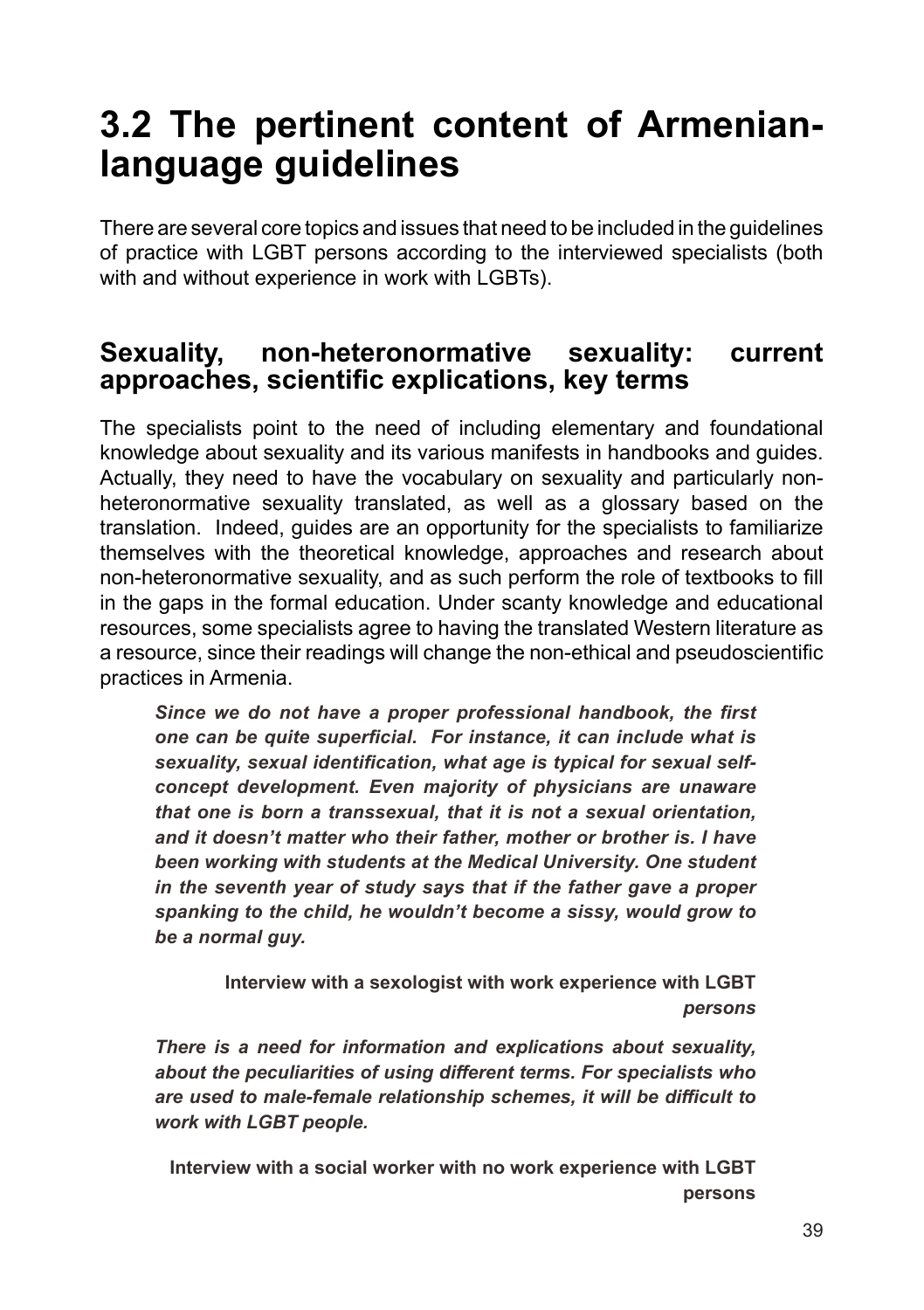#### **Ethical norms in practice with LGBT persons: tolerance, non-discrimination, and boundaries of professional intervention**

Some of the interviewed specialists voice the widespread discriminatory, intolerant and stigmatizing attitudes towards LGBT persons in mental health and related fields. These attitudes are not requlated in any way by respective ethical and professional codes of conduct or institutional mechanisms (such as professional associations, procedures and mechanisms developed by the Ministry of Health). In such a setting, neither LGBT clients are protected against incompetent interventions, nor are specialists held accountable. One example of such incompetent and non-ethical intervention is reparative or conversion therapy8 , which many specialists in mental health and related areas still practice or are willing to. This is why specialists who were critical of this practice emphasize the importance of having a special section about ethical norms in practice with LGBT persons, which will clarify the boundaries of professional intervention and the influences of the specialists' personal attitudes, and will introduce the relevance of the concepts of non-discrimination, tolerance, equality and diversity as fundamental principles of work with various groups, including and especially with the LGBT community.

> Guidelines are definitely important in Armenia, but we first *of all need materials about the ethical aspects in general and not guides for work with LGBT persons. It is because there are a vast number of specialists or future specialists who strive to practice psychotherapy or clinical psychology, but they lack elementary tolerance and delicacy.*

**Interview with a psychologist with work experience with LGBT persons** 

Hopefully the stereotypes will change with these quidelines, *and somewhere it will clearly be written down that a social worker must have a non-discriminatory position towards LGBT persons.* 

**Interview with a social worker with work experience with LGBT persons**

<sup>8</sup> Conversion therapy is a controversial and suspicious psychological method aimed at changing an individual's sexual orientation from homosexuality and bisexuality to heterosexuality. It also implies change of transgender persons' gender identity to their sex assigned at birth. Several ethical concerns were raised in the 1997 APA Resolution (on Appropriate Therapeutic Response to Sexual Orientation) related to the application of sexual orientation change efforts, reaffirming the importance of overcoming homophobia in psychology and declaring the impartial professional intervention with each and every client.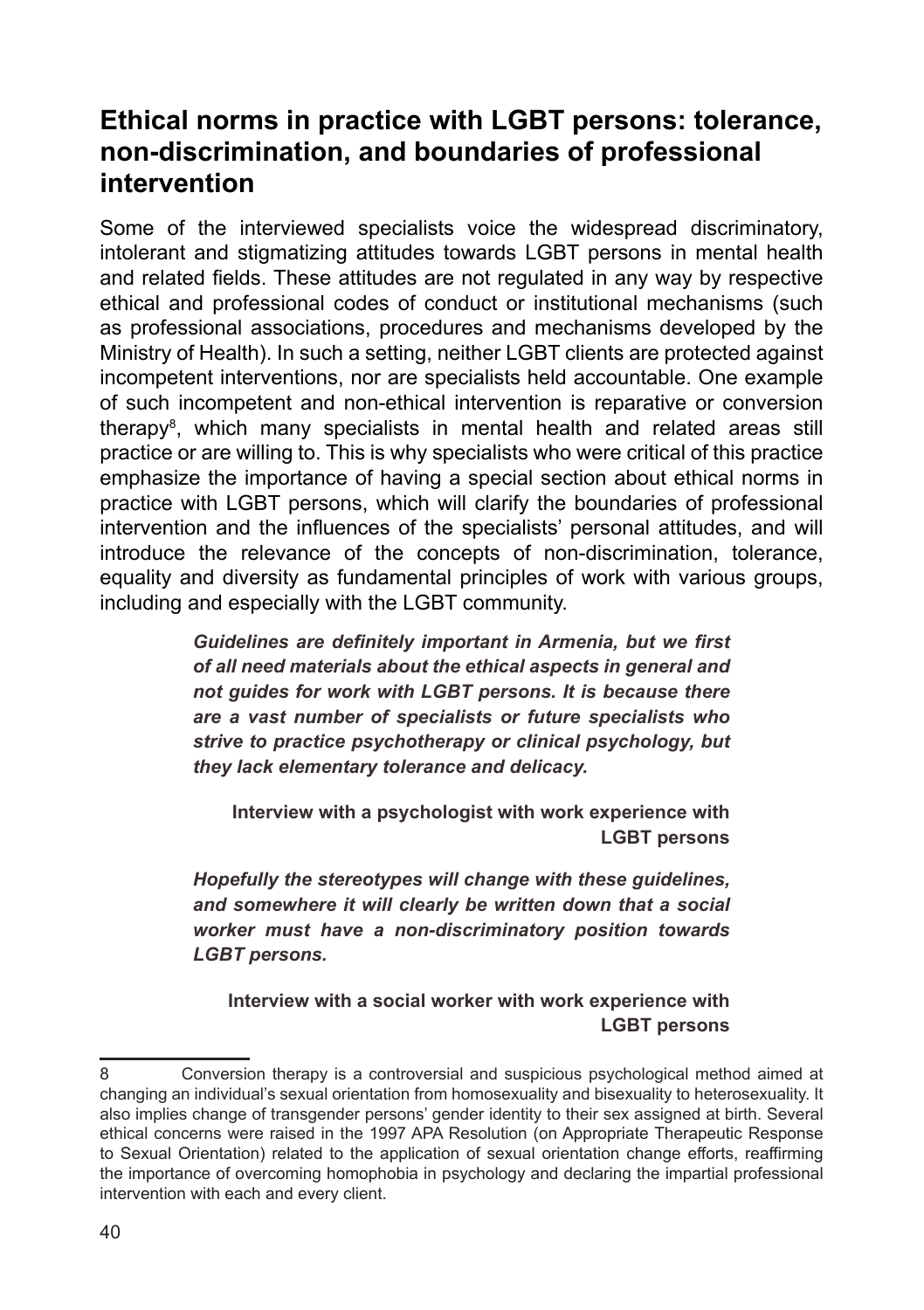#### **LGBT rights, general information about LGBT community**

The existence of professional relations with LGBT persons and the willingness to help them do not yet mean competent and ethically appropriate intervention. There are pronounced mythicized and misled perceptions about the LGBT community. Quite frankly, some of the specialists question the equal rights of "usual" people and LGBT people, and the reason for such questioning is ignorance. In addition to the general outline about LGBT rights (which the specialists are in need of), the practice guidelines should therefore include a thorough account of the concept of rights and of the fundamental importance of their respect in mental health and related contexts.

Actually, in such a setting of client-practitioner relations, which relies on personal positions and attitudes, the human rights concept has quite limited regulatory force for professional interventions. Interviews with specialists further show that to some, the LGBT community is represented as a closed group or network, which is engaged in "a hunt for others like them". What strikes here is the parallel made by specialists between their activities and religious groups. Such perceptions cause apprehension that, possibly, the wording "LGBT community" already bears that connotation. It might therefore be necessary to rethink the vocabulary used to describe non-heteronormative sexuality and persons therewith. The word "community" does refer to the idea of being a secluded group that is somewhat isolated and alienated from the society. Hence the term "LGBT community" needs to be explicated particularly to mental health and related specialists.

> *I would particularly like to know where they are spread, in which*  communities and religions. They existed in Armenia in all times, *I also remember, but they were fewer before. Now you can see them at every turn at the universities, sitting together at their ease on the stairs. Not many know that special people have entered Armenia to enlarge their team.*

**Interview with a social worker with work experience with LGBT people**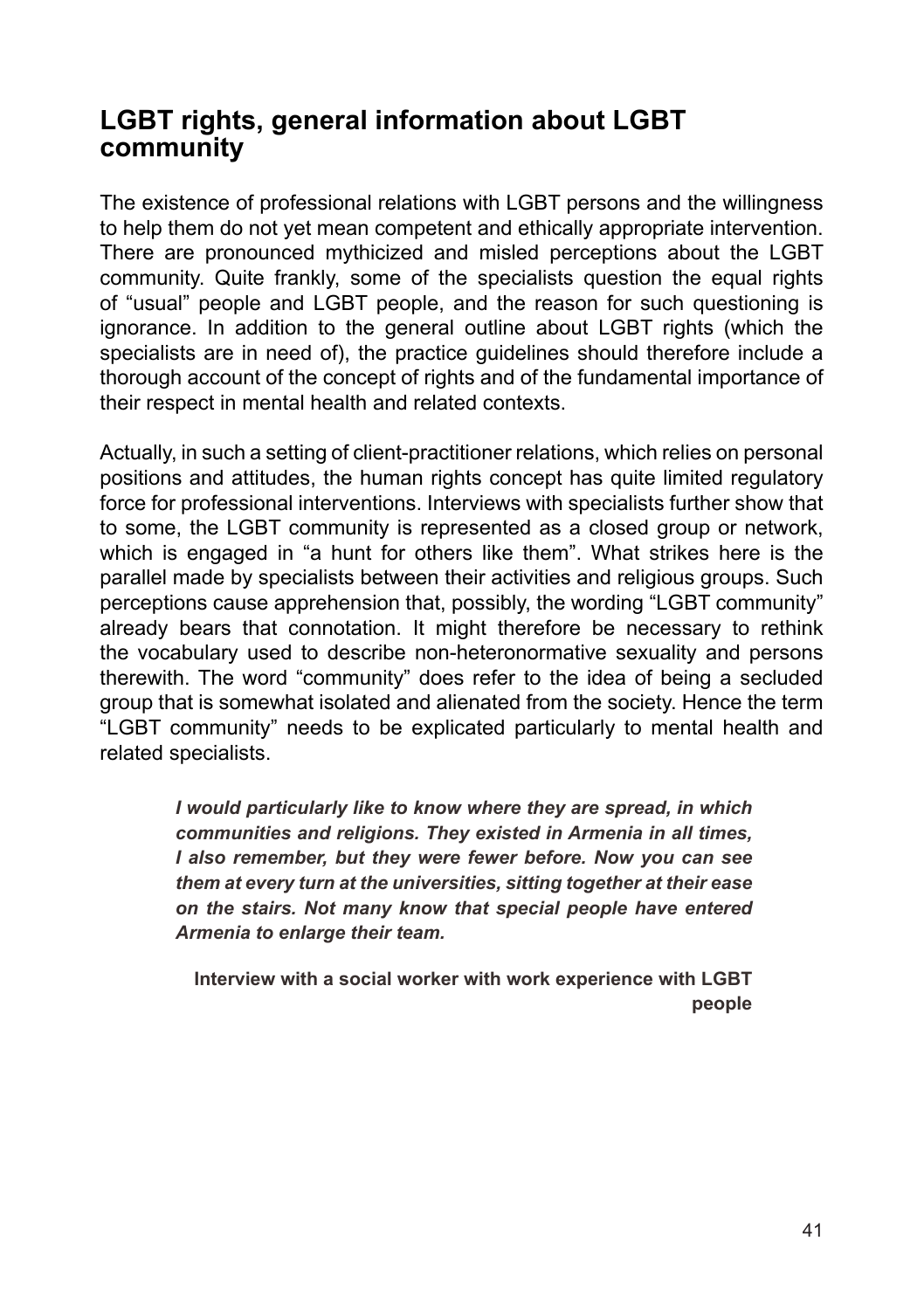#### **Specific techniques, methods and communication skills in practice with LGBT persons**

Some specialists note that, apart from general methodological or theoretical orientations and therapeutic or counseling procedures, they are in need of specific instructions and skills to make their practice with LGBT people more effective. Particularly those techniques are believed to be of relevance which are aimed at specialists' increased tolerance and breaking their own stereotypes. Next to this, those technique and mechanisms are appreciated which will enable the specialists to reveal the covert non-heteronormative sexuality that a client disquises, thereby increasing the chances of effective professional assistance.

#### **Vanguishing non-heteronormative sexuality**

This aspect allows talking about the necessity of working guidelines with LGBT persons in a two-fold way. One is the specialists' desire to have such a guide with some content or another, the second is the problematic nature of that desirable content, which points to the fact that their preparation and dissemination among specialists will be ineffective unless combined with in-depth professional retraining courses. It is worrisome that there are such specialists who wish to master techniques and skills that would enable them to help LGBT people break with their sexual orientation or gender identity. Furthermore, there are specialists who purport to prevent non-heteronormative sexuality. These views are supported by some specialists both with and without professional experience with LGBT people.

> *I would like the guide to include ways of overcoming it*  through psychological influence, and if it is the consequence *of social factors, the elimination of these factors too.*

**Interview with a psychologist with no practical experience with LGBT persons** 

The quides should tell how to counteract this artificial *phenomenon.* 

**Interview with a social worker with work experience with LGBT persons**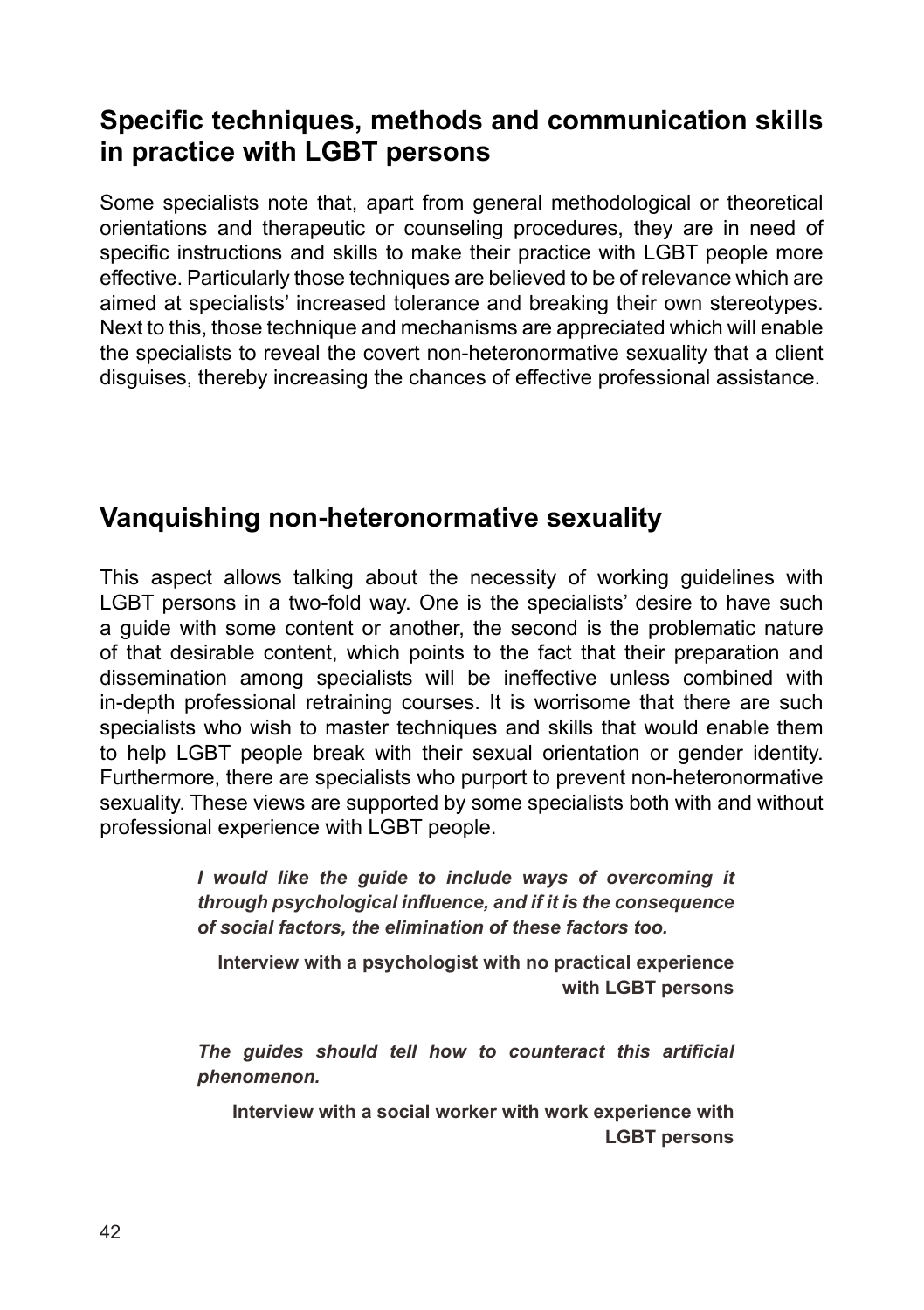Thus, the specialists included in the study–both those with and without work experience with LGBT persons–make similar commentaries concerning the content of the quidelines in question. At that, there is a considerable overlap in the psychologists', social workers', sexologists' and psychiatrists' views. This first of all points to a similar level of knowledge and information about non-heteronormative sexuality, similar approaches at professional, ethical and personal levels, identical stereotypes, stigmatization and work practices among professionals in mental health and related fields. It also points to the relevance and effectiveness of developing one universal quide intended for all concerned specialists in mental health and related fields. Such a unified quide or handbook will enable the specialists to situate their field-specific interventions and assistance into a broader, general context with account of psychological, social and medical aspects of non-heteronormative sexuality.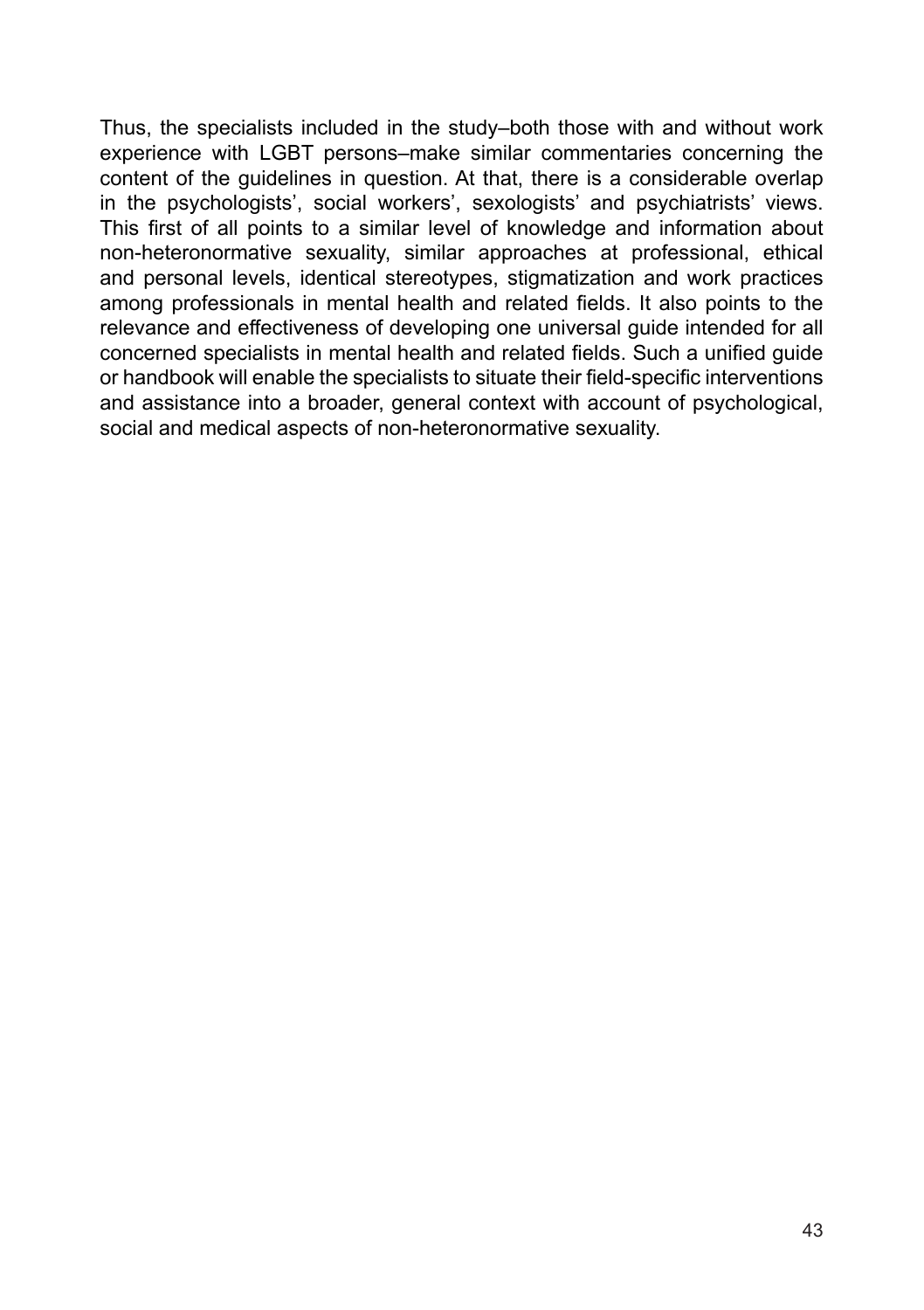## **Summary and recommendations**

The study on "Understanding the professional situation of work with LGBT people within mental health and related fields" allowed for in-depth consideration and assessment of both problematic aspects and the positive change potentials in the addressed professional areas.

The study revealed that the ethical and professional approaches acknowledged and practiced in current psychology, psychiatry, sexology and social work are not incorporated and localized in respective professional areas in Armenia. Mental health and related fields in the country are, in this sense, isolated from international frameworks, from scholarly developments, discourses and practices.

The concerned fields are institutionally underdeveloped in terms of work with LGBT people in Armenia: the mandatory use of universal principles or guidelines defining and regulating the ethical and professional aspects of interventions mostly go unsupervised. Moreover, there are differing, inconsistent, extreme. discrepant or at least uncoordinated approaches within each professional community. These internal contradictions, discrepant attitudes, specialists' inner conflicts with non-heteronormative sexuality, and tensions in relations with LGBT people are hardly ever spoken out or problematized in professional circles.

There is only fragmentary experience in professional support to LGBT people. There are a handful, if any, specialists whose practice involves rendering regular assistance to persons with non-heteronormative sexuality. One plausible reason for this could be the drawbacks in university training, which fail to prepare and include course programs on non-heteronormative sexuality. Moreover, the university training, at a systemic level, often communicates pseudoscientific, stereotypical and discriminatory knowledge.

Despite the above described institutional problems and the overtly negative and discriminatory attitudes towards LGBT people of many specialists, quite some specialists in these fields in Armenia are open to acquiring new knowledge, approaches and practices. Moreover, most interviewed specialists (both with and without professional experience with LGBT persons) were approving of the goal of this study–identifying the needs for practice guidelines with LGBT people. Although these specialists have themselves little if at all reflected on the need of having such guides, the development of the latter that would respond to the specialists' needs and local issues can have a major role in the regulation and institutionalization of specialist-LGBT client relationships. We believe the willingness of individual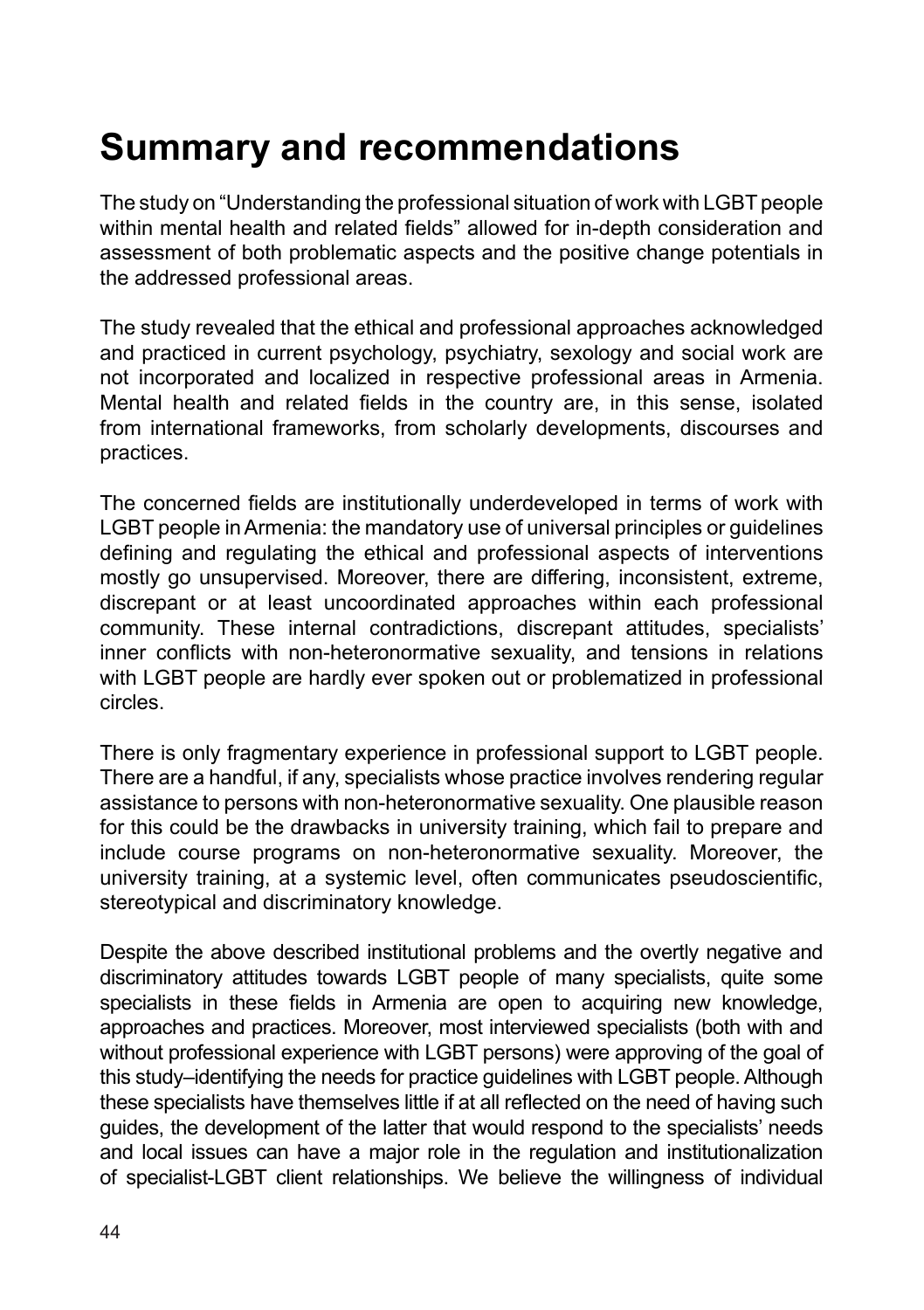specialists and their openness to new practices to be the zone and the opportunity for making positive changes in the aforementioned fields.

Based on the analysis of research findings and the initial goal of the research, we can conclude with several recommendations that will potentially help increase the effectiveness of future efforts towards preparation and practical use of work guidelines with LGBT people. Respectively, the below recommendations are addressed to the working group that will be developing the pertinent guide.

Taking into consideration the lack of professional exchanges, discourses and discussions on non-heteronormative sexuality in mental health and related fields in the country, as well as the existing discrepant approaches and interpretations, it is advisable to prepare a generic, universal guide that will comprise the following sections or components:

 $\triangleright$  Sexuality, non-heteronormative sexuality: current approaches, scientific explications, key terms and concepts.

¾ Ethical norms guiding practice with LGBT people: nondiscrimination, boundaries of professional intervention, personal and professional positions.

¾ LGBT rights; general information about the LGBT community.

 $\triangleright$  Specific methods, techniques and communication skills in the work with LGBT persons.

The same practice guide can also serve those specialists who have no prior experience of professionally dealing with LGBT people at the same time. Having a unified quide will enable various specialists working in mental health and related fields to get familiarized with the specifics of work beyond their own area of competence. This will contribute to the institutional development of the fields and to the overcoming of the incoordination between them.

Taking into account the apprehension of some specialists regarding the alleged foreign intrusion into their area of professional competence, it is necessary to work towards putting the guides into real practice. We believe it must be fostered through extensive and versatile courses with different professional groups, as well as through skill-sharing on the practical implementation of the guidelines between specialists developing the guides and their peers.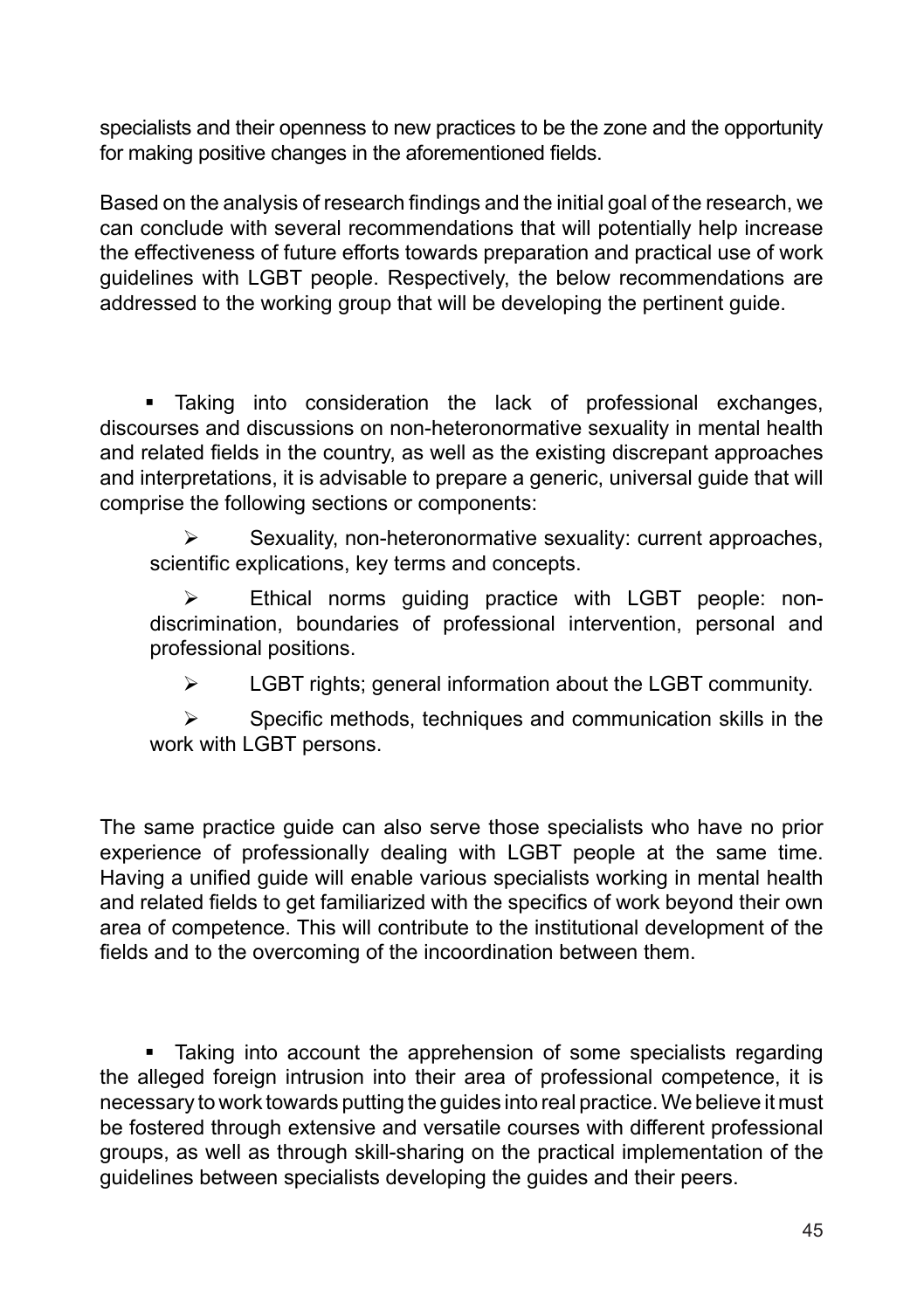$\triangleright$  Preferably, these professional retraining courses based on the intended guide should rely on a methodology that will practically measure the interconnection between the use of the guide and the changes or impact following their use in the process of work with LGBT people.

 $\triangleright$  It is also advisable to work with those LGBT people who have ever applied for specialists' assistance in mental health related fields. The purpose is to identify particularly problematic cases (such as interventions aimed at changing an LGBT person's gender identity or sexual orientation). Inclusion of such cases and their impact on LGBT people in the guide, and their subsequent discussion in professional circles may foster the becoming of a more competent and ethical professional domain in Armenia.